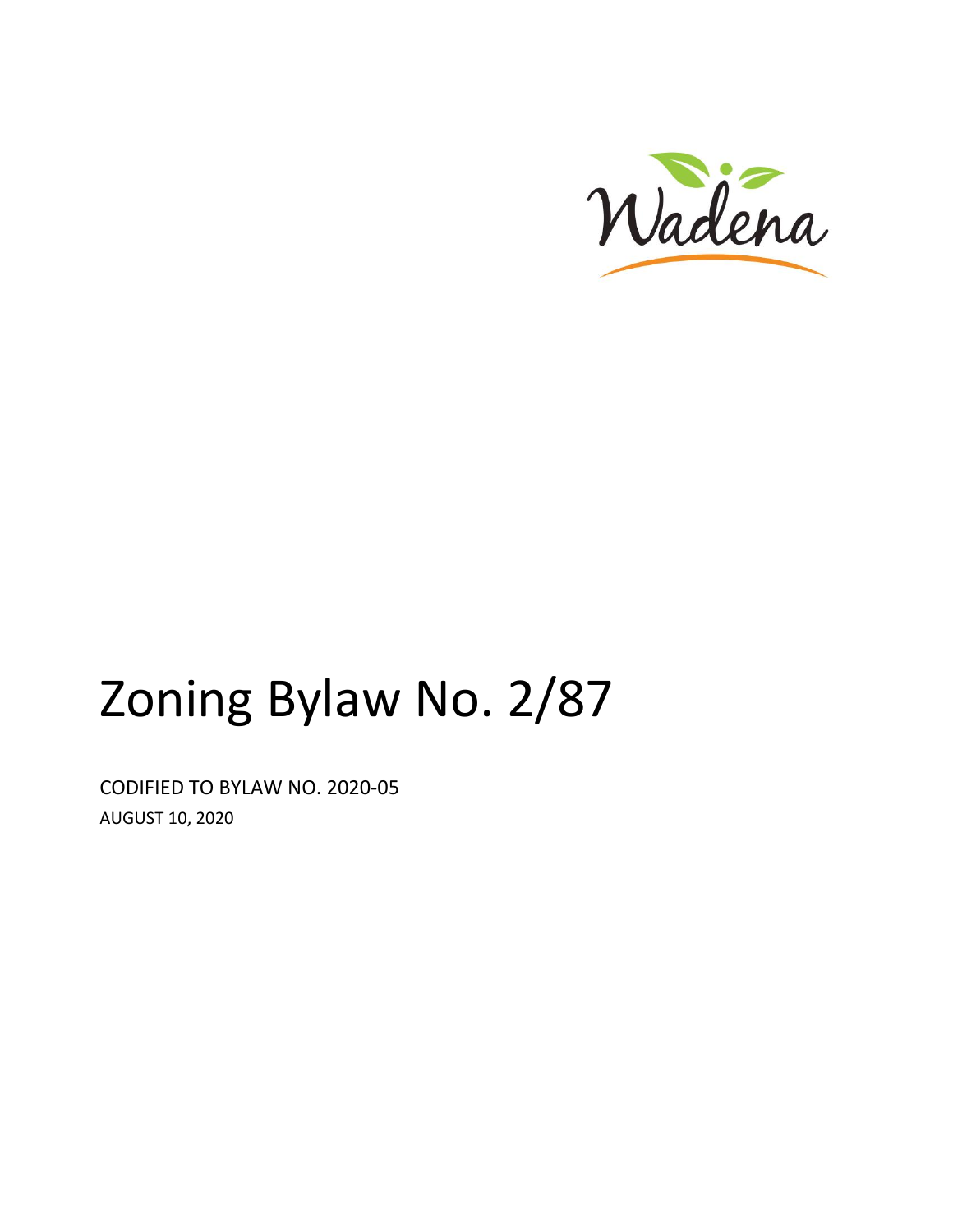# Town of Wadena Zoning Bylaw No. 2/87

### Amendments to Zoning Bylaw No. 8770

| Bylaw No. 3/88         | Map Amendment - May 24, 1988<br>To rezone lands from C2 District to R1 District                                                                                                                                                                                         |
|------------------------|-------------------------------------------------------------------------------------------------------------------------------------------------------------------------------------------------------------------------------------------------------------------------|
| <b>Bylaw No. 14/88</b> | Text Amendment - March 7, 1989<br>To amend the regulations in the C1 District to revise the rear yard<br>requirement                                                                                                                                                    |
| <b>Bylaw No. 14/91</b> | Map and Text Amendments - July 29, 1991<br>To rezone lands from C1 District to R1 District<br>To add a definition of "Group Home" and amend the discretionary uses in<br>the R1 District and R2 District to add "Group Homes"                                           |
| Bylaw No. 3/92         | Text Amendment - February 17, 1992<br>To amend the regulations in the C1 District regarding fuel pumps                                                                                                                                                                  |
| Bylaw No. 9/93         | Text Amendment - July 5, 1993<br>To amend the regulations to add a C-Contract Zoning District                                                                                                                                                                           |
| <b>Bylaw No. 10/95</b> | Map Amendment - June 5, 1995<br>To rezone lands from R1 District to C-Contract District                                                                                                                                                                                 |
| Bylaw No. 9/96         | Map Amendment - June 17, 1996<br>To rezone lands from R1 District to C1 District                                                                                                                                                                                        |
| Bylaw No. 8-99         | Map Amendment - October 4, 1999<br>To rezone lands from C1H-Commercial Holding District to R1 District<br>To rezone lands from C1H-Commercial Holding District to C1 District                                                                                           |
| <b>Bylaw No. 01-00</b> | Text Amendment - January 28, 2000<br>To amend the regulations in the C1 District to remove the rear yard<br>requirement                                                                                                                                                 |
| <b>Bylaw No. 11-00</b> | Text Amendment - January 8, 2001<br>To add a definition of "Dwelling, Four-plex", amend the discretionary uses<br>in the R2 District to add "Four-plex dwelling", and amend the regulations in<br>the R2 District to include site regulations for "Four-plex Dwellings" |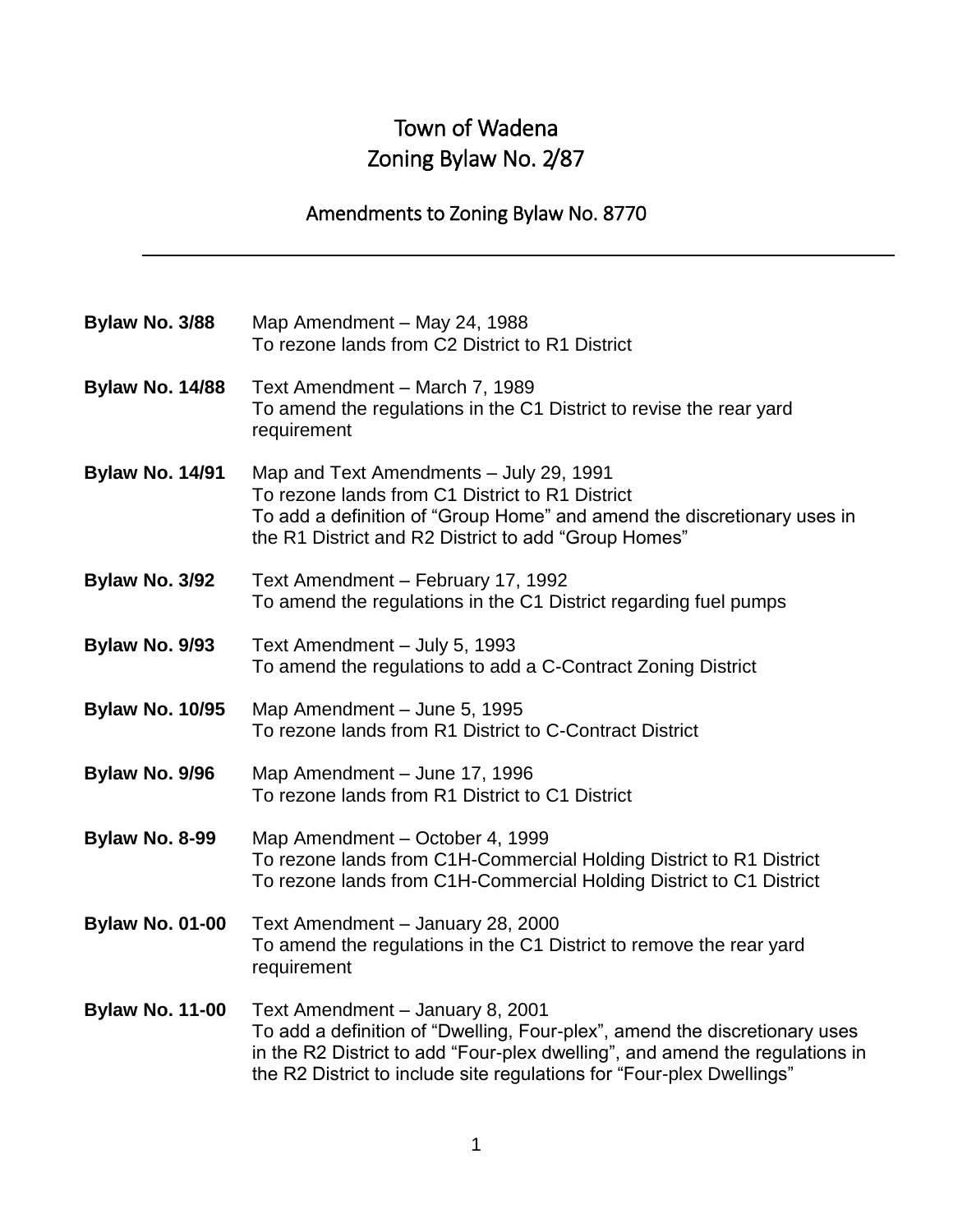| <b>Bylaw No. 08-02</b> | Map Amendment - June 3, 2002<br>To rezone lands from C1 District to R1 District                                                                                                                                                                                                                     |
|------------------------|-----------------------------------------------------------------------------------------------------------------------------------------------------------------------------------------------------------------------------------------------------------------------------------------------------|
| <b>Bylaw No. 01-03</b> | Text Amendment - February 17, 2003<br>To amend the regulations regarding signs in Commercial, Industrial and<br><b>Urban Reserve Districts</b>                                                                                                                                                      |
| <b>Bylaw No. 09-03</b> | Text Amendment - August 18, 2003<br>To amend the regulations regarding accessory buildings                                                                                                                                                                                                          |
| <b>Bylaw No. 03-08</b> | Map Amendment - March 17, 2008<br>To rezone lands from RMH District to R1 District<br>To rezone lands from R2 District to RMH District                                                                                                                                                              |
| <b>Bylaw No. 06-08</b> | Text Amendment - October 6, 2008<br>To amend the regulations regarding accessory buildings                                                                                                                                                                                                          |
|                        | Bylaw No. 7-2010 Map Amendment - October 17, 2017<br>To rezone lands from R1 District to C1 District                                                                                                                                                                                                |
| <b>Bylaw No. 11-10</b> | Text Amendment - September 7, 2001<br>To add a definition of "Modular Home", amend the discretionary uses in<br>the R1 District and R2 District to add "Modular Home", and amend the<br>regulations in the R1 District and R2 District to include development<br>standards for "Modular Homes"      |
| <b>Bylaw No. 08-11</b> | Text Amendment - June 4, 2012<br>To add a definition for "Mobile Storage Containers" and "Sea Cans", and<br>amend the general regulations for Accessory Buildings and Structures                                                                                                                    |
| Bylaw No. 6-12         | Map Amendment - July 16, 2012<br>To rezone lands from R2 District to RMH District                                                                                                                                                                                                                   |
| <b>Bylaw No. 7-12</b>  | Map Amendment - August 7, 2012<br>To rezone lands from R1 District to C1 District                                                                                                                                                                                                                   |
| Bylaw No. 2-13         | Map Amendment - February 11, 2013<br>To rezone lands from R2 District to RMH District                                                                                                                                                                                                               |
| Bylaw No. 5-13         | Map and Text Amendment – October 7, 2013<br>To rezone lands from C1 District to R1 District<br>To amend the general regulations for to add standards for "Bed-and-<br>Breakfast Homes", and amend the discretionary uses in the R1 District<br>and R2 District to add "Bed-and-breakfast facility". |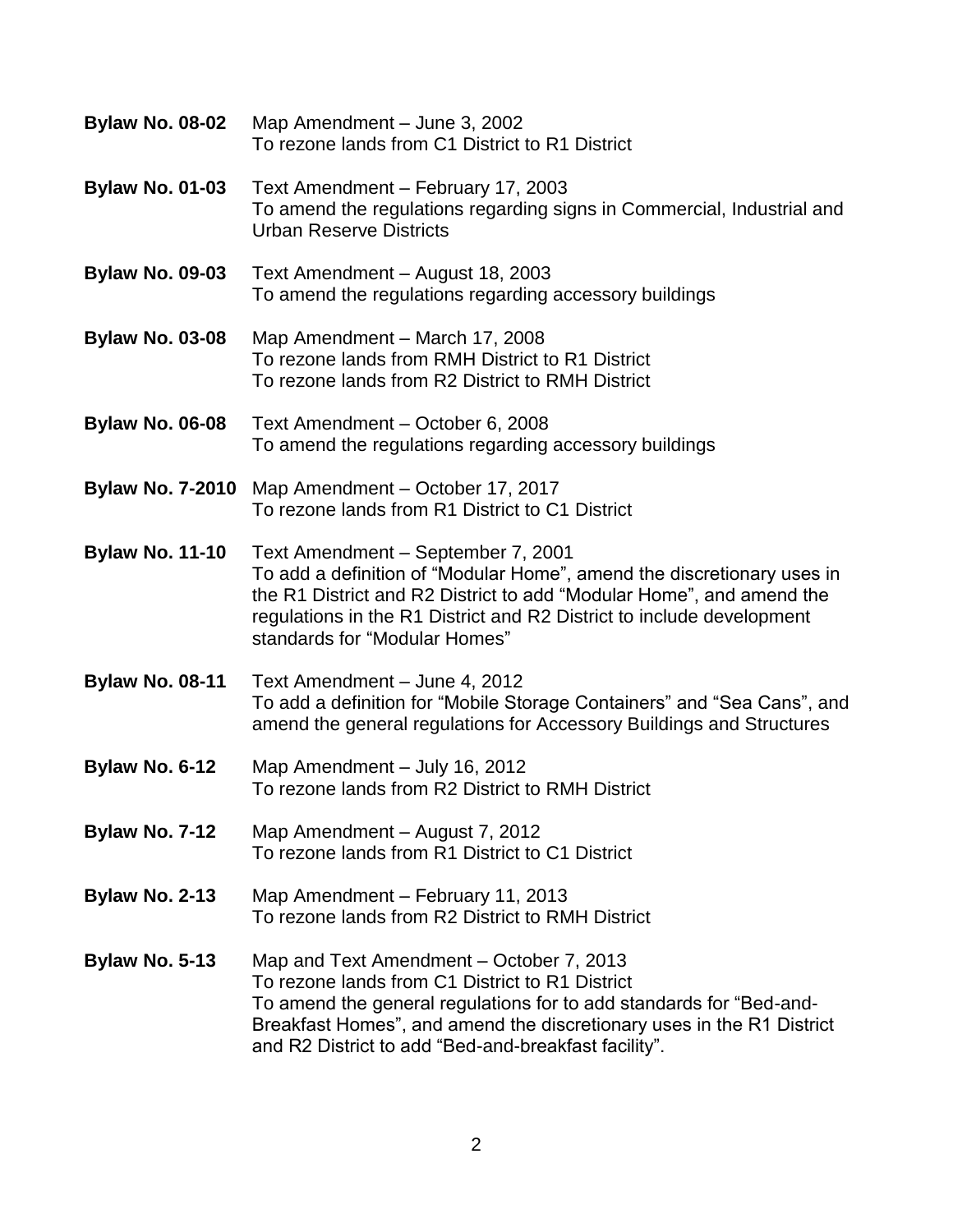| Bylaw No. 6-13         | Text Amendment - November 18, 2013<br>To add a definition for "Public Utility Parcel", and amend the permitted<br>uses in the R1 District and R2 District to include "Public Utility Parcel"<br>To amend the discretionary uses in the R1 District and R2 District to add<br>"Garage". |
|------------------------|----------------------------------------------------------------------------------------------------------------------------------------------------------------------------------------------------------------------------------------------------------------------------------------|
| Bylaw No. 7-14         | Text Amendment - October 7, 2014<br>To amend the discretionary uses in the UR District to add "Commercial<br>Storage of Farm Equipment for Resale"                                                                                                                                     |
| Bylaw No. 7-17         | Text Amendment - October 17, 2017<br>To amend the permitted uses in the C1 District to add "Food banks" as a<br>permitted use.                                                                                                                                                         |
| Bylaw No. 8-17         | Map Amendment - October 17, 2017<br>To rezone lands from R1 District to C1 District                                                                                                                                                                                                    |
| <b>Bylaw No. 12-18</b> | Text Amendment - October 1, 2018<br>To amend definitions for "Institution" and "Shipping Container", and amend<br>the Accessory Building regulations for shipping containers. Repeals Bylaw<br>No. 08-11.                                                                              |
| <b>Bylaw No. 20-18</b> | Text Amendment - January 7, 2019<br>To add a definition for "Boarding" and to amend the permitted uses in the<br>R1 District to include "Boarding".                                                                                                                                    |
| Bylaw No. 7-19         | Map Amendment - March 4, 2020<br>To rezone land from R2 District to C1 District.                                                                                                                                                                                                       |
|                        | <b>Bylaw No. 2020-05 Text Amendment - August 10, 2020</b><br>To amend the discretionary uses in the UR District to include single<br>detached dwellings and home occupations, and to add development<br>regulations for single detached dwellings.                                     |
|                        | Bylaw No. 2021-05 Text Amendment - September 7, 2021<br>To amend the Urban Reserve Zoning District Permitted Uses to include                                                                                                                                                           |

Accessory Buildings.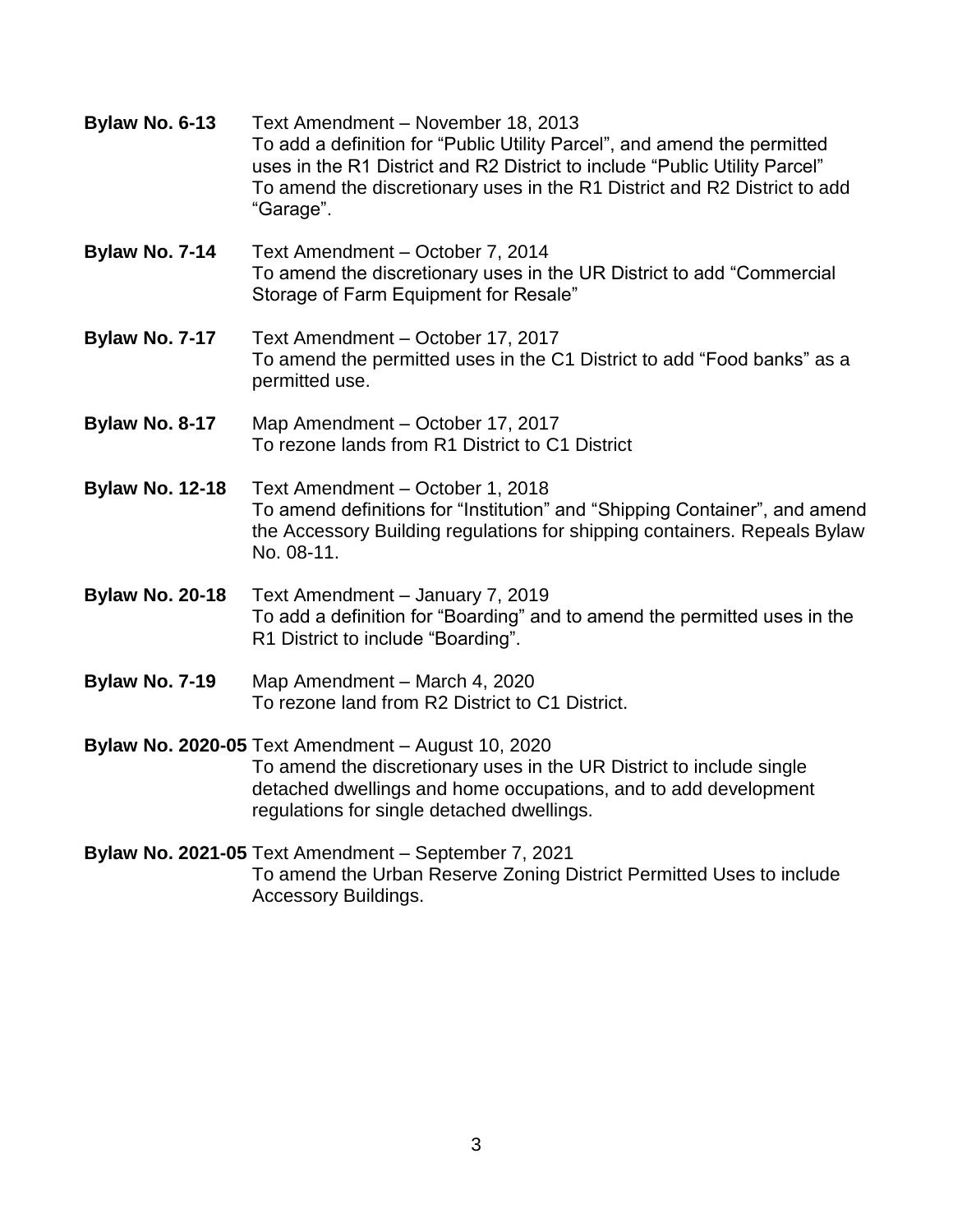# Table of Contents

| 1. Licences, Permits and Compliance with Other Bylaws and Legislation 11 |  |
|--------------------------------------------------------------------------|--|
|                                                                          |  |
|                                                                          |  |
|                                                                          |  |
|                                                                          |  |
|                                                                          |  |
|                                                                          |  |
|                                                                          |  |
|                                                                          |  |
|                                                                          |  |
| 11. General Development Standards Applicable to Discretionary Uses  14   |  |
|                                                                          |  |
|                                                                          |  |
|                                                                          |  |
|                                                                          |  |
|                                                                          |  |
|                                                                          |  |
|                                                                          |  |
|                                                                          |  |
|                                                                          |  |
|                                                                          |  |
|                                                                          |  |
|                                                                          |  |
|                                                                          |  |
|                                                                          |  |
|                                                                          |  |
|                                                                          |  |
|                                                                          |  |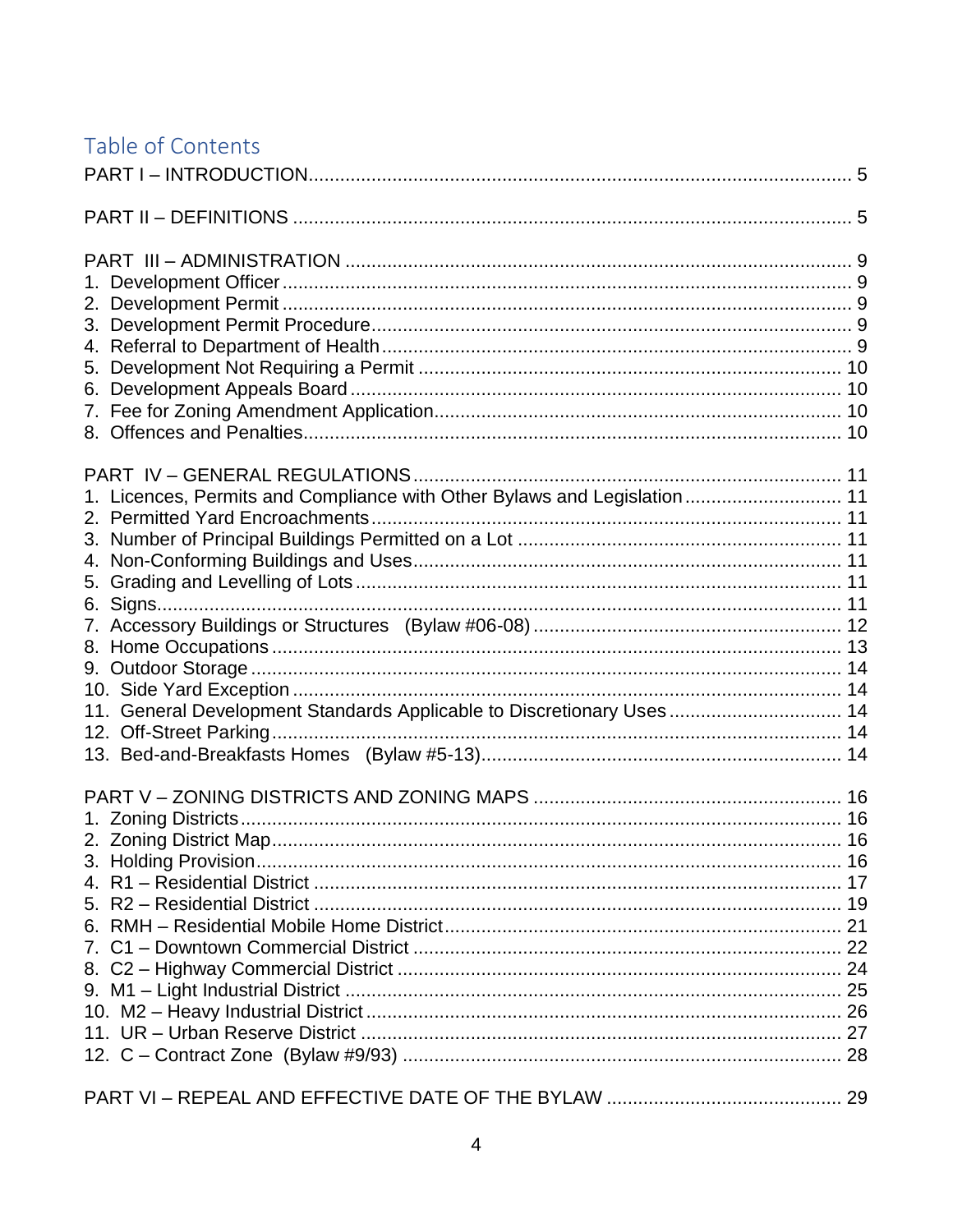# Zoning Bylaw for the Town of Wadena Bylaw No. 2/87

### <span id="page-5-0"></span>PART I – INTRODUCTION

Under the authority granted by The Planning and Development Act, 1983, the Council of the Town of Wadena, in the Province of Saskatchewan, in open meeting, hereby enacts as follows:

- Title This Bylaw shall be known and may be cited as the "Zoning Bylaw" of the Town of ` Wadena.
- Purpose The purpose of this Bylaw is to control the use of land in the Town of Wadena so as to provide for the amenity of the area and for the health, safety, and general welfare of the inhabitants of the municipality.
- Scope No development shall hereafter be permitted within the limits of the Town of Wadena except in the conformity with the provisions of this Bylaw and the Act.
- Severability A decision of a Court that one or more provisions of this Bylaw are invalid in whole or in part does not affect the validity, effectiveness, or enforceability of the other provisions or parts of the provisions of this Bylaw.

### <span id="page-5-1"></span>PART II – DEFINITIONS

Whenever, in this Bylaw, the following words or terms are used, they shall, unless the context otherwise provides, be held to have the following meaning:

| Accessory       | A use, separate building, or structure, normally incidental, subordinate,<br>exclusively devoted to and located on the same lot as the principal use, building,<br>or structure.                                                                                                                                                                                                                |
|-----------------|-------------------------------------------------------------------------------------------------------------------------------------------------------------------------------------------------------------------------------------------------------------------------------------------------------------------------------------------------------------------------------------------------|
| $Act$           | The Planning and Development Act, 1983.                                                                                                                                                                                                                                                                                                                                                         |
| <b>Boarding</b> | A use accessory to a residential use for the sleeping accommodation of persons,<br>other than members of the household occupying the principal dwelling unit, which<br>have no individual cooking facilities and who may be furnished with meals or<br>other services as part of the consideration that is contained entirely within the<br>dwelling unit, limited to not more than 4 boarders. |
| <b>Building</b> | Any structure constructed or placed on, in, or over land but does not include a<br>public highway.                                                                                                                                                                                                                                                                                              |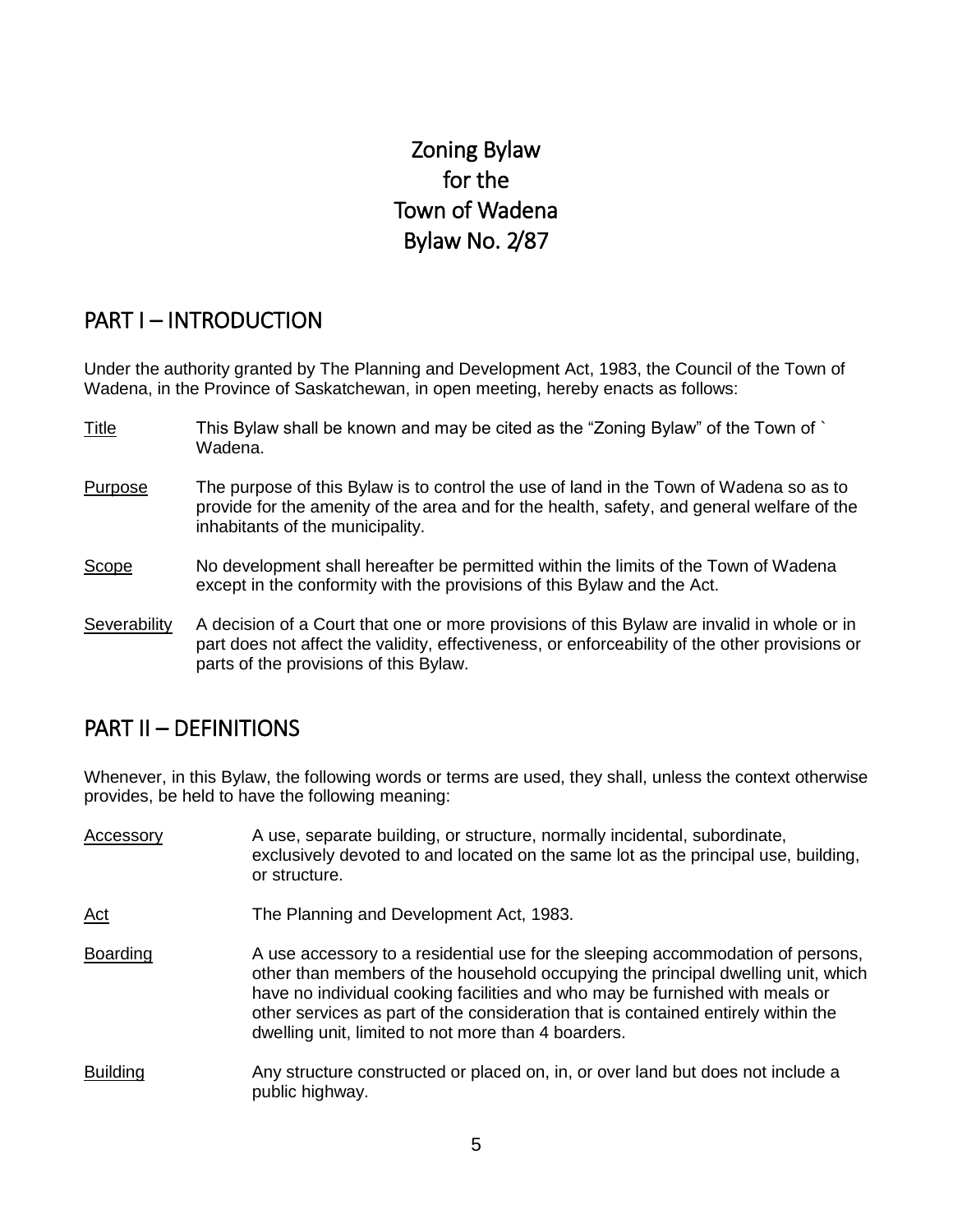| <b>Building Principal</b> | A building in which the main or primary use of the lot is conducted.                                                                                                                                                                                              |  |  |
|---------------------------|-------------------------------------------------------------------------------------------------------------------------------------------------------------------------------------------------------------------------------------------------------------------|--|--|
| Council                   | The Council of the Town of Wadena.                                                                                                                                                                                                                                |  |  |
| <b>Development</b>        | The carrying out of any building, engineering, mining, or other operations in, on,<br>or over land or the making of any material change in the use or intensity of the<br>use of any building or land.                                                            |  |  |
| Development Permit        | A document, authorizing a development, issued pursuant to this Bylaw, but does<br>not include a building permit.                                                                                                                                                  |  |  |
| <b>Discretionary Use</b>  | A use of land or a building that may be permitted in a district only at the<br>discretion of the Council and which may be subject to specific development<br>standards.                                                                                           |  |  |
| <b>Dwelling</b>           | A building or part of a building that may be used as a permanent residence<br>excluding a mobile home, but including a prefabricated home.                                                                                                                        |  |  |
| <b>Dwelling Unit</b>      | One or more rooms that may be used as a residence, each unit having sleeping,<br>cooking, and toilet facilities.                                                                                                                                                  |  |  |
| Dwelling, Multiple        | A building containing three or more dwelling units.                                                                                                                                                                                                               |  |  |
| Dwelling, Duplex          | A building divided horizontally into two dwelling units.                                                                                                                                                                                                          |  |  |
| Dwelling, Four-Plex       | A building containing four dwelling units. (Revised - Bylaw No. 11-00 - January<br>8, 2001)                                                                                                                                                                       |  |  |
| Dwelling, Semi-detached   | A building divided vertically into two dwelling units by a common wall<br>extending from the base of the foundation to the roof line.                                                                                                                             |  |  |
| Dwelling, Single Detached | A building containing only one dwelling unit.                                                                                                                                                                                                                     |  |  |
| <b>Group Home</b>         | An agency or government operated home for up to ten adults or children with<br>physical, mental, or emotional handicaps These homes provide stable, long-term<br>accommodation, normally for more than six months. (Revised - Bylaw No. 14-91<br>- July 29, 1991) |  |  |
| Home Occupation           | An occupation, trade, profession, or craft conducted for gain in a dwelling unit by<br>the resident or residents and which is incidental and secondary to the residence.                                                                                          |  |  |
| <b>Hotel</b>              | A building or structure or part of a building or structure in which sleeping<br>accommodation, with or without meals, is provided for tourists or travellers, and<br>where a guest register or record is kept.                                                    |  |  |
| <b>Institution</b>        | The use of land, buildings, or structures for religious, charitable educational,<br>health, or welfare purposed and includes churches, public or private schools,<br>hospitals, and special care facilities. (Revised - Bylaw No. 12-18 - October 1,<br>2018)     |  |  |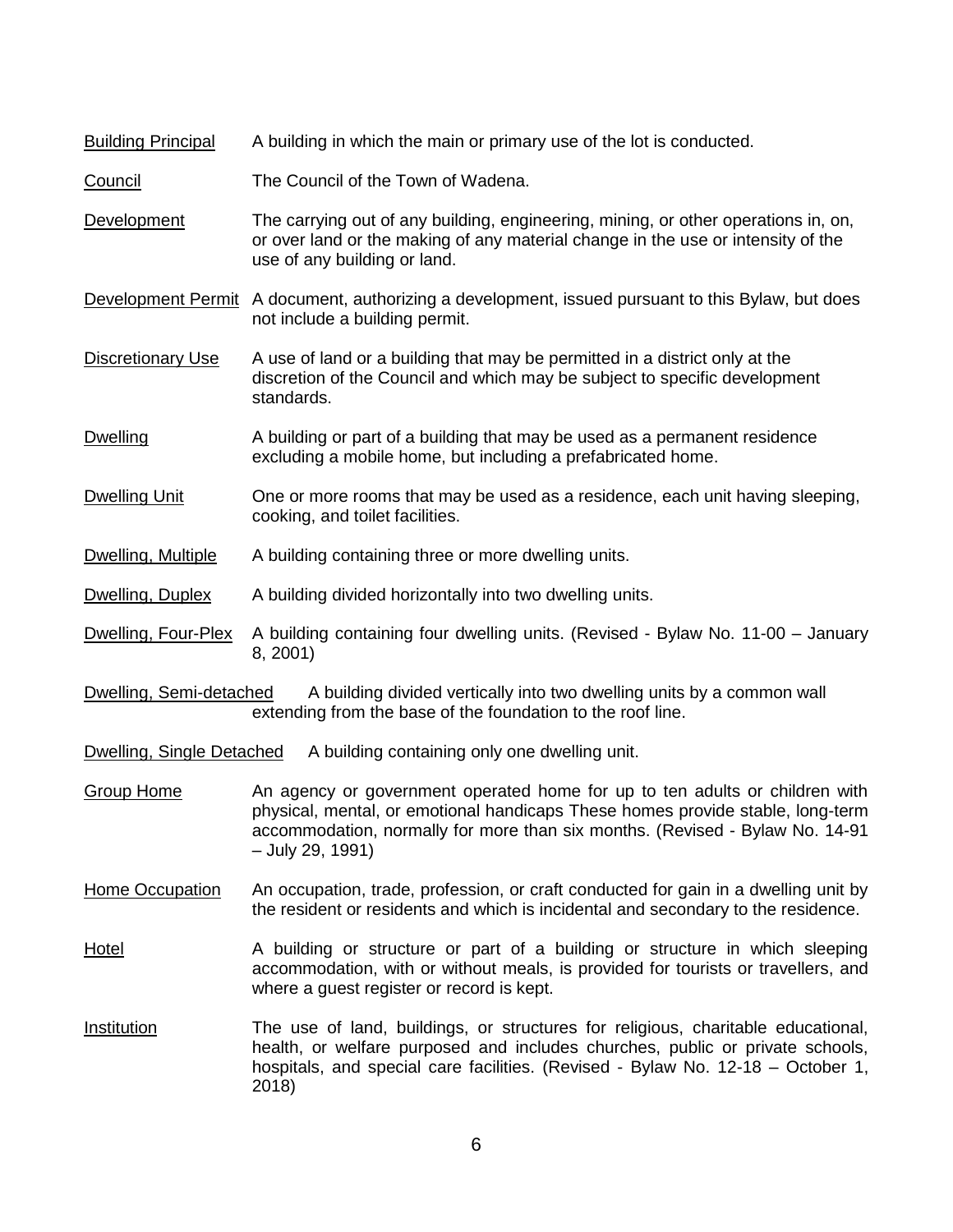- Lot Lot An area of land with fixed boundaries which is or record in the Land Titles Office by Certificate of Title.
- Lot Line, Front The line separating the lot from the street; for a corner lot, the lot line on the same street as the front lot lines on the same block.
- Lot Line, Rear The lot line at the rear of the lot and opposite the front lot line.
- Lot Line, Side A lot line other than a front or rear lot line.
- Minister The member of the Executive Council to whom is assigned the administration of the Act.
- Mobile Home A trailer coach that may be used as a dwelling all the year round; has water faucets and shower or other bathing facilities that may be connected to a water distribution system; and has facilities for washing and water closet or other similar facility that may be connected to a sewage system.
- Mobile Home Park A lot under single management for the placement of two or more mobile homes.
- Mobile Home Site An area within a mobile home park intended for the placement of a mobile home.
- Modular Home A residential dwelling that is constructed off-site in a yard or factory, in one or more sections, transported to a site for permanent installation on a permanent foundation (may have a basement), having architectural features similar to permanent residential dwellings built on-site in the Town and conforming to Canadian Standards Association (CSA) Standard A277. (Revised - Bylaw No. 11-10 – September 7, 2010)
- Motel Motel A hotel for temporary use by automobile tourists or travellers.
- Parking Lot **Open space, other than a street, used for temporary parking of more than four** automobiles and available for public use, or as accommodation for clients, employees, or customers.
- Parking Space A space exclusive of a driveway, ramps, or columns but including convenient access to a public lane or street, for the parking of one automobile, which shall be no less than 2.5 metres in width.
- Public Utility Parcel A parcel of land, with no minimum or maximum frontage/size requirement, on which a Public Work is located. (Revised - Bylaw No. 6-13 – November 18, 2013)

- Public Work i) systems for the production or distribution of electricity;
	- ii) systems for the distribution of natural gas or oil;
	- iii) facilities for the storage, transmission, treatment, distribution or supply of water;
	- iv) facilities for the collection, treatment, movement, or disposal of sanitary sewage;
	- v) telephone or light distribution lines that are owned or operated by the Crown or a municipality.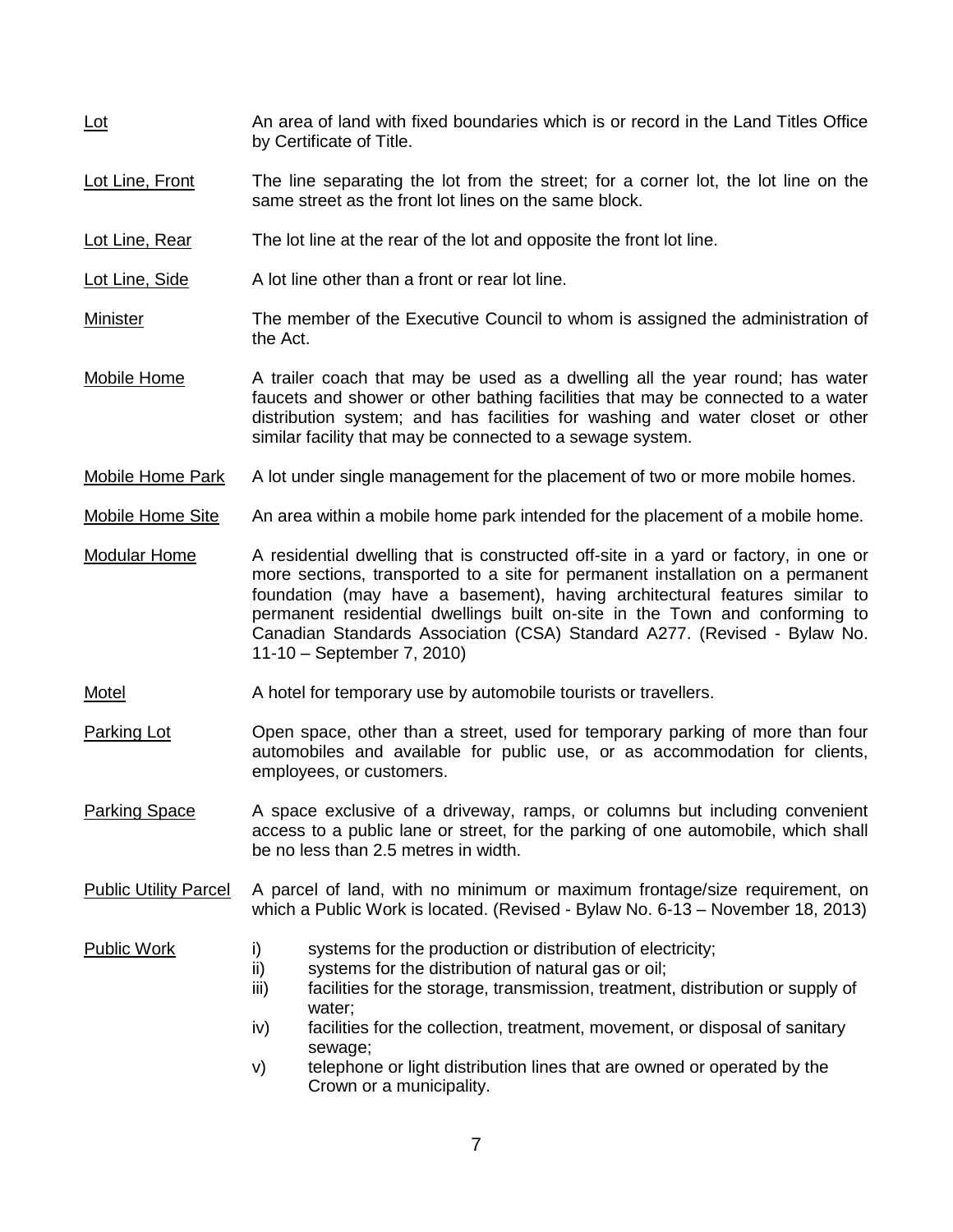- Rooming House A building containing more than one rooming unit.
- Rooming Unit A room or rooms for accommodation other than a dwelling unit or other form of accommodation defined elsewhere in this Bylaw with sleeping facilities and not less than 13.9 square metres of gross floor area but without private toilet facilities.
- Service Station A building or part of a building used for the retail sale of lubricating oils and gasolines, automobile accessories, and the servicing and minor repairing of motor vehicles, which may include a restaurant, car wash, or car sales lot as accessory uses.
- Shipping Container A prefabricated metal container or box specifically constructed for the transport of goods by rail, ship or transport truck and used for storage. (Revised - Bylaw No. 12-18 – October 1, 2018)
- Shopping Centre A group of retail, business, or office establishments located in a single building and providing, for their mutual benefit, off-street parking and other joint facilities.
- Sign Any figures, numbers, emblems, pictures, devices, marks, or designs intended to be visible from other than inside a building, for the purpose of making known any individual, association, business, industry or service, or for advertisement or for directing or obtaining attention.

Structural Alteration The construction or reconstruction of the supporting elements of a building.

Town The Town of Wadena.

- Townhouse or Row House A building divided into three or more dwelling units located side by side under one roof and sharing common walls.
- Yard Open, uncovered space unoccupied by buildings or structures on a lot except as specifically permitted elsewhere in this Bylaw.
- Yard, Front That part of a lot extending across the full width of a lot between the front lot line and the nearest wall or supporting member of a building or structure.
- Yard, Rear That part of a lot extending across the full width of the lot between the rear lot line and the nearest wall or supporting member of a principal building or structure.
- Yard, Side That part of a lot extending from the front yard to the rear yard between the side lot line and the nearest wall or supporting member of a building or structure except where the wall or supporting member is supporting an uncovered patio or uncovered sun deck.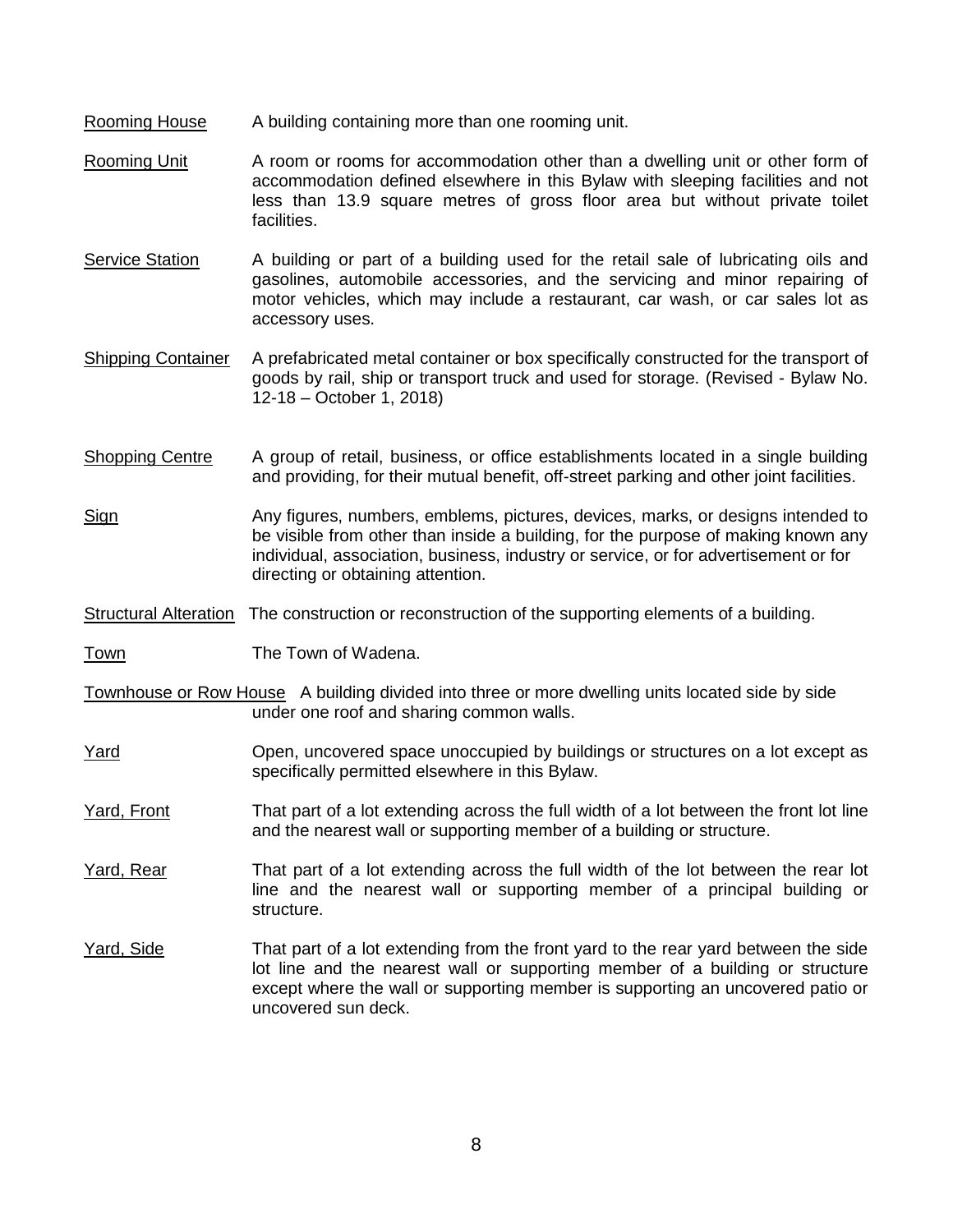# <span id="page-9-0"></span>PART III – ADMINISTRATION

### <span id="page-9-1"></span>1. Development Officer

The Town Administrator shall be the Development Officer who is responsible for the administration of this Bylaw.

### <span id="page-9-2"></span>2. Development Permit

- A. Except where a particular development is specifically exempted by Part III, Section 5, no person shall undertake a development or commence a use without a Development Permit first being obtained.
- B. A Development Permit cannot be issued in contravention of any provisions of this Bylaw.

### <span id="page-9-3"></span>3. Development Permit Procedure

- A. An application for a Development Permit shall be made in writing to the Development Officer in any form prescribed by Council.
- B. Where an application for a Development Permit is made for a permitted use, the Development Officer shall issue a permit where the development is in conformity with this Bylaw.
- C. Where an application for a Development Permit is made for a discretionary use, the development officer shall advise the Council as soon as practicable.
- D. As soon as practicable after Council is advised that an application has been made for a Development Permit for a discretionary use, Council shall consider the application. Prior to making a decision, Council may refer the application to whichever government agencies or interested groups as Council may consider appropriate.
- E. Upon approval of a discretionary use by resolution of Council, the Development Officer shall issue a Development Permit subject to any development standards prescribed by Council.
- F. Where an application for a Development Permit is made for a use subject to special regulations or standards, the Development Officer shall issue a permit including those special regulations or standards.
- G. Every decision shall be in writing and a copy sent to the applicant.
- H. A Development Permit is valid for a period of twelve months.
- I. Where it is determined that a development is being carried out in contravention of any condition of a Development Permit or any provision of this Bylaw, the Development Officer shall suspend the Development Permit and notify the permit holder that the permit is no longer in force.
- J. Where the Council is satisfied that a development, the permit for which has been suspended, will be carried out in conformity with the conditions of the permit and the requirements of this Bylaw, the Council may reinstate the Development Permit and notify the permit holder that the permit is valid and in force.

### <span id="page-9-4"></span>4. Referral to Department of Health

The Development Officer shall forward a copy of all approved Development Permit applications involving the installation of water and sanitary services to the local office of the Department of Health.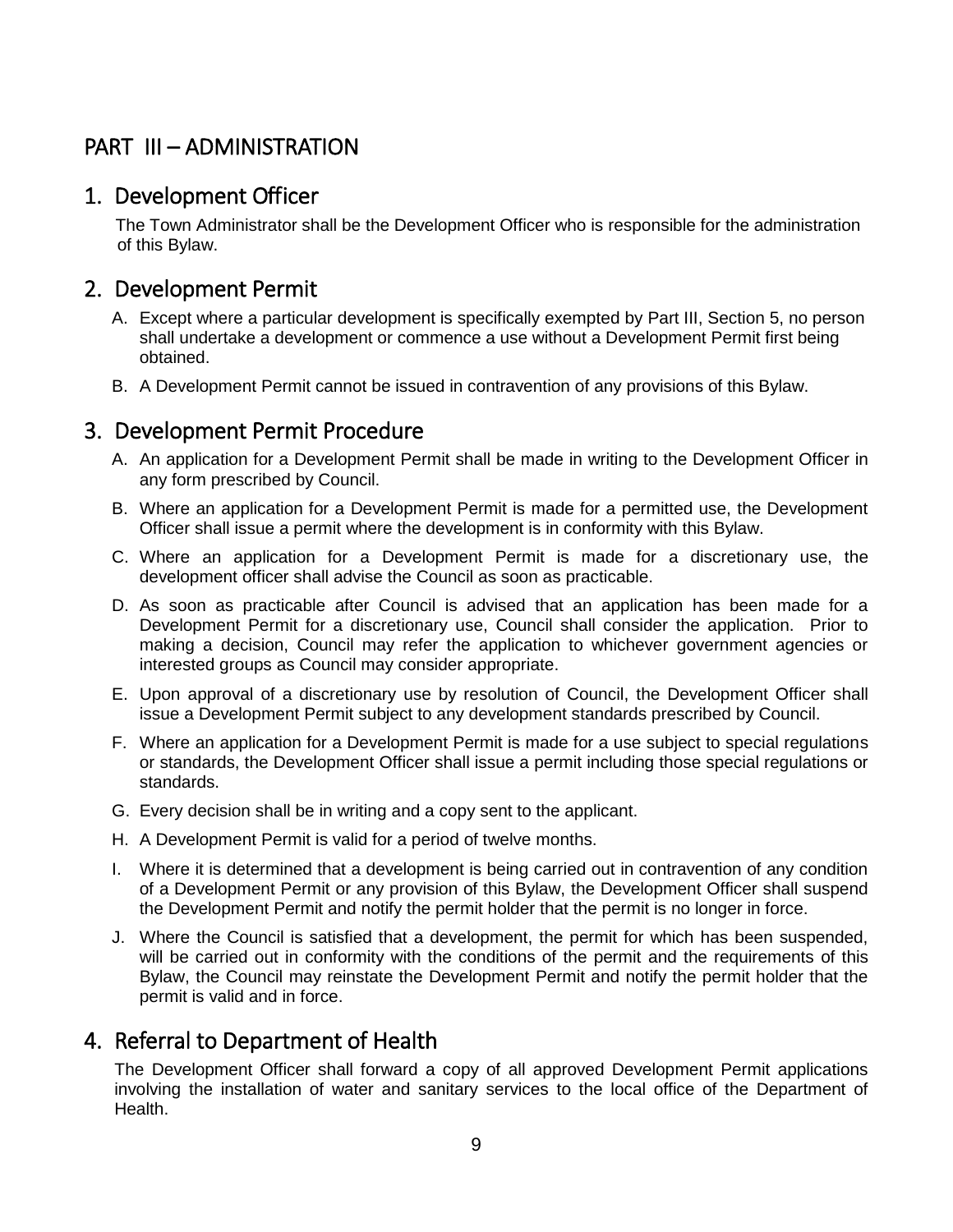### <span id="page-10-0"></span>5. Development Not Requiring a Permit

A Development Permit is not required for the following:

- A. Maintenance, construction, or installation of any Public Work.
- B. Fences.
- C. Maintenance or repair of any building or structure not including structural alterations.
- D. Signs in residential districts which conform to Part IV, Section 7.

### <span id="page-10-1"></span>6. Development Appeals Board

- A. A Development Appeals Board is hereby established.
- B. The Development Appeals Board shall be appointed in accordance with Sections 92 and 93 of the Act.
- C. An appeal to the Development Appeals Board and therefrom to the Provincial Planning Appeals Board may be taken in accordance with Section 96 of the Act.

### <span id="page-10-2"></span>7. Fee for Zoning Amendment Application

When an application is made to the Council for an amendment to this Bylaw, such application shall be accompanied by an application fee of \$50.00.

### <span id="page-10-3"></span>8. Offences and Penalties

Any person who violates this Bylaw is guilty of an offence and liable on summary conviction to the penalties of the Act.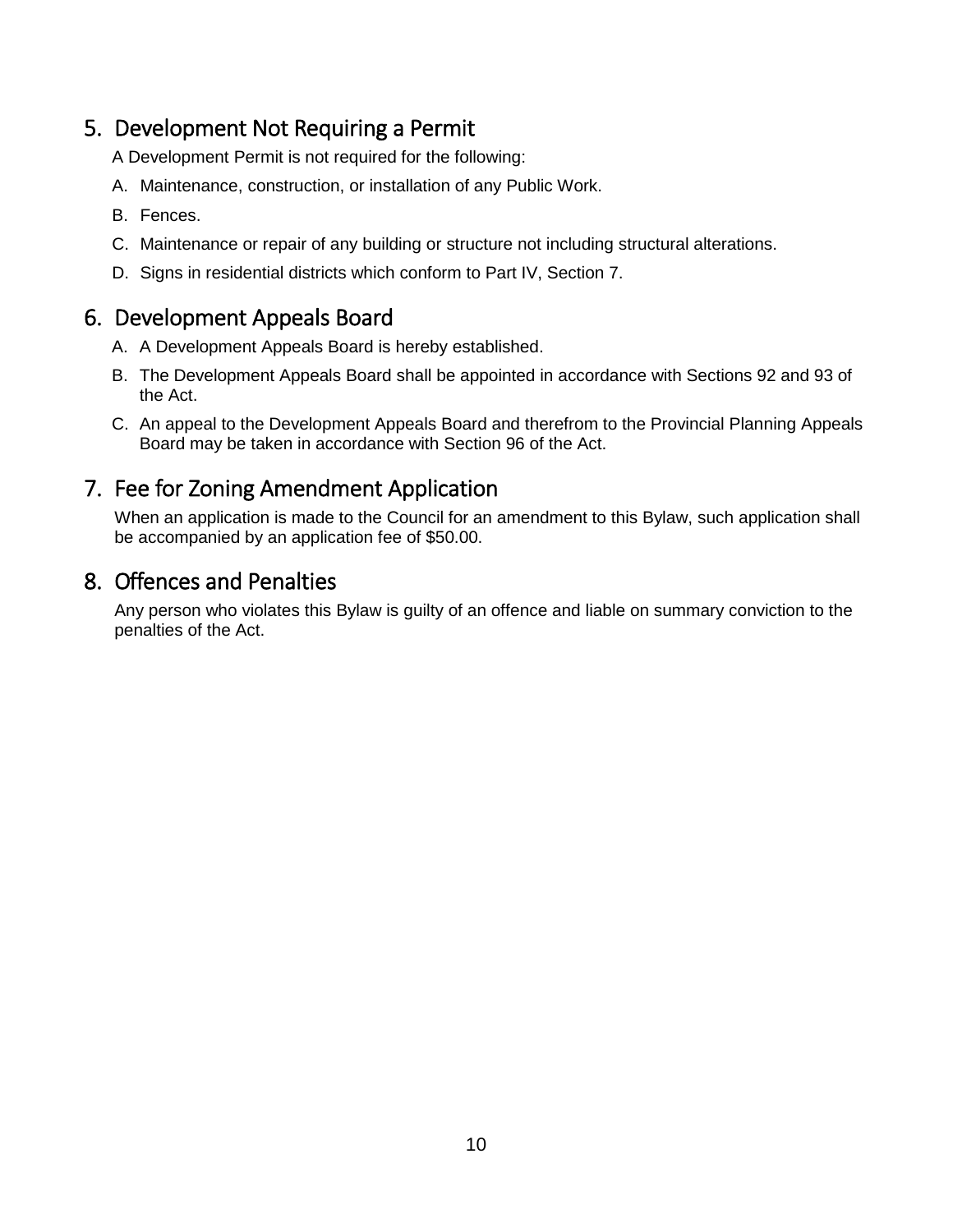# <span id="page-11-0"></span>PART IV – GENERAL REGULATIONS

<span id="page-11-1"></span>The following regulations shall apply to all Zoning Districts in this Bylaw:

### 1. Licences, Permits and Compliance with Other Bylaws and Legislation

Nothing in this Bylaw shall exempt any person from complying with the requirements of a building regulation bylaw or any other bylaw in force within the Town or from obtaining any licence, permission, permit, authority or approval required by this or any other bylaw of the Town. Where requirements in this Bylaw conflict with those of any other municipal requirements, the more stringent requirements shall prevail.

### <span id="page-11-2"></span>2. Permitted Yard Encroachments

The following yard encroachments shall be permitted:

- A. Uncovered balconies, porches, verandahs, and decks may project 1.8 metres *(5' 11")* into any required front or rear yard.
- B. Window sills, eaves, gutters, bay windows, chimneys and similar non-structural elements may project a distance of 0.6 metres *(2')* into any required yard but not closer to a lot line than 0.15 metres *(6")*.

### <span id="page-11-3"></span>3. Number of Principal Buildings Permitted on a Lot

Not more than one principal building shall be placed on any one lot, with the exception of schools, hospitals, curling and skating rinks, recreation centres, nursing homes, senior citizen homes, and multiple unit dwellings. The Development Officer shall advise the applicant in writing that adherence to the Bylaw Regulations and Provincial Subdivision Regulations, where applicable, will be necessary if any future application for subdivision is made.

### <span id="page-11-4"></span>4. Non-Conforming Buildings and Uses

- A. Any lawful use of land, an existing building or of any building lawfully under construction at the date of approval of this Bylaw, although such use or building does not conform to the regulations of this Bylaw, may be carried on in accordance with the provisions of Sections 113 to 118, inclusive, of the Act.
- B. No existing use or building shall be deemed to be non-conforming by reason only of the conversion of this Bylaw from the Imperial System of Measurement to the Metric System of Measurement where such non-conformity is resultant solely from such change and is reasonably equivalent to the metric standard herein established.

### <span id="page-11-5"></span>5. Grading and Levelling of Lots

Any lot proposed for development shall be graded and leveled at the owner's expense to provide for adequate surface drainage which does not adversely affect adjacent property.

### <span id="page-11-6"></span>6. Signs

A. No sign shall be located in any manner that may obstruct or jeopardize the safety of the public.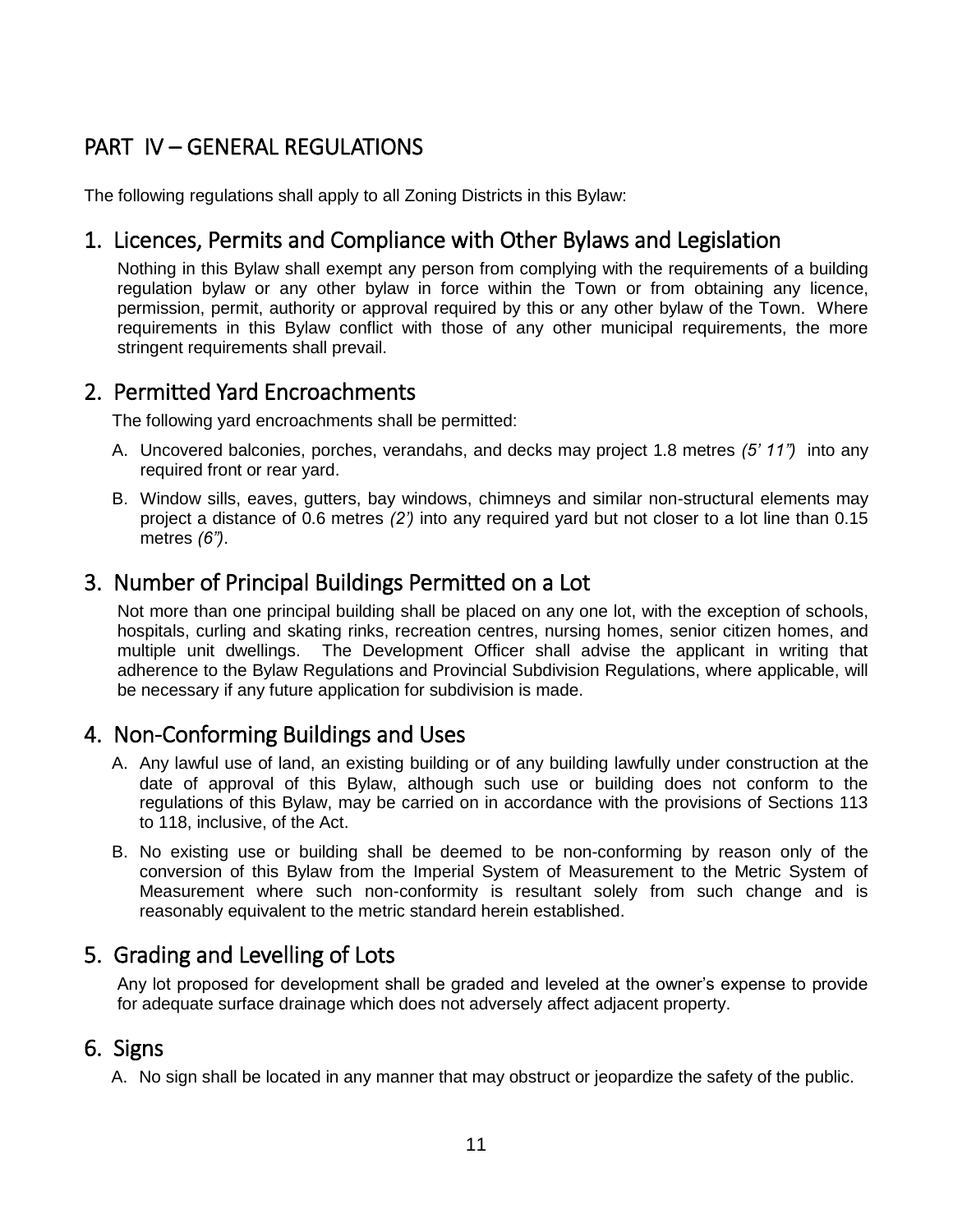- B. Temporary signs, not exceeding 1 square metre *(10.76 f2),* advertising the sale or lease of the property or other information relating to a temporary condition affecting the property are permitted.
- C. In Commercial, Industrial, and Urban Reserve Districts:
	- i) no more than two permanent signs are permitted per principal use
	- ii) the facial area of a sign may not exceed 24 square metres *(258.24 f2)* (Revised Bylaw No. 01-03 – February 17, 2003)
	- iii) a sign may be double faced
	- iv) no sign shall exceed 14 metres *(45' 11")* in total height above the ground (Revised Bylaw No. 01-03 – February 17, 2003)
	- v) signs advertising the principal use or the principal products offered for sale on the premises are permitted
- D. In Residential Districts
	- i) one permanent sign is permitted per lot
	- ii) in the case of a home occupation, an additional permanent sign is permitted in a window of a dwelling
	- iii) the facial area of a sign may not exceed 0.5 square metres *(5.38 f2)*

### <span id="page-12-0"></span>7. Accessory Buildings or Structures

(Revised - Bylaw No. 06-08 – October 6, 2008, Revised – Bylaw No. 12-18 – October 1, 2018)

A. i) Accessory buildings, where the building's exit/entrance faces the lane, shall not be located less than 1.5 metres *(4' 11")* from the lane.

ii) Accessory buildings, where the building's exit/entrance does not face the lane, shall not be located less than .60 metres *(2')* from the lane.

- B. Accessory buildings shall not be located in a required front or side yard.
- C. Accessory buildings in a rear yard shall not be located less than 0.75 metres *(2' 6")* from the side lot line.
- D. Accessory buildings' height of walls shall not exceed 3.66 metres *(12')* from grade level to the underside of the eaves.
- E. In a residential district, a carport or garage shall be permitted provided it meets all the requirements set out in Part IV, Section 7 of this Bylaw.
- F. An accessory building located less than 1 metre *(3' 3")* from a principal building shall comply with all the minimum yard requirements of the principal building.
- G. a) Shipping containers shall be permitted in the following districts:
	- i) C2 Highway Commercial
	- ii) M Industrial
	- b) Shipping containers may be permitted in R1 and R2 Residential districts for permitted institutional uses at the discretion of Council.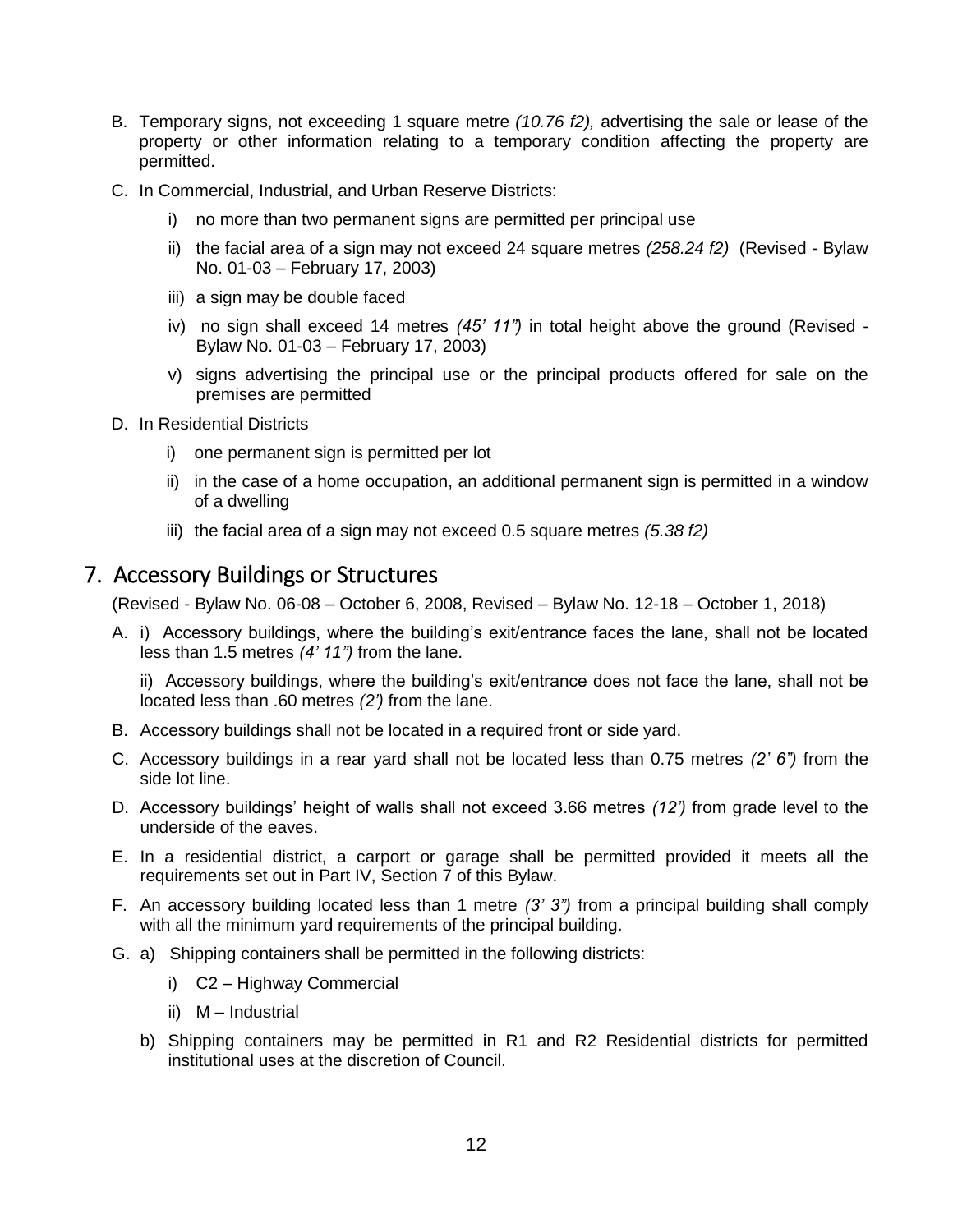- c) Shipping containers shall only be used for shipping or storage purposes accessory to the principal use of the site and shall comply with the site requirements for accessory buildings for the applicable zoning district.
- d) Shipping containers shall:
	- i) be properly anchored and maintained in good repair;
	- ii) be sandblasted and repainted to a neutral colour or complement the colours of the principal building prior to their placement, above grade, on a site;
	- iii) be located a minimum of 1.0 metre from, and behind the rear wall of, the principal building; and
	- iv) meet the requirements of the *National Building Code of Canada* as applicable.
- e) A maximum of one shipping container per property is permitted in the C2 Highway Commercial District, and approved R1 and R2 Districts. Additional shipping containers may be permitted at the discretion of Council.
- f) Shipping containers shall be located in the side or rear yard only. They shall not project beyond the building front line of the primary building.
- g) Shipping containers shall be kept clean, level, maintained, and placed in an orderly manner. Application for a development permit for shipping containers must occur prior to relocation to the site.
- h) Shipping containers shall not block, obstruct, or reduce exits, windows, parking spaces, or driveways.
- i) Shipping containers are prohibited from being plumbed in any manner.
- j) Shipping containers shall not be stacked on top of one another.
- k) Notwithstanding subsection G. a), shipping containers may be temporarily placed on a site in any district:
	- i) during active construction on a site where the shipping container is used solely for the storage of supplies and equipment that are used for construction operations on site, provided that a valid building permit has been issued for construction, and provided that the shipping container is removed from the site upon completion of construction; or,
	- ii) for the purpose of loading and unloading of items associated with the principal use for a period of not more than 10 days in any six month period. The Development Officer may grant one extension of up to 10 days for large-scale projects.
- l) When placed on a site pursuant to subsection G. k), the shipping containers shall:
	- i) be located so as not to create a safety hazard;
	- ii) not be placed on a public right-of-way or dedicated lands; and
	- iii) not be located within 1.2 metres of the interior edge of a sidewalk.

### <span id="page-13-0"></span>8. Home Occupations

- A. Home occupations shall be located in single-detached, semi-detached, duplex dwellings or mobile homes or in a building accessory to the dwelling.
- B. Home occupations shall be conducted entirely within the dwelling or accessory building.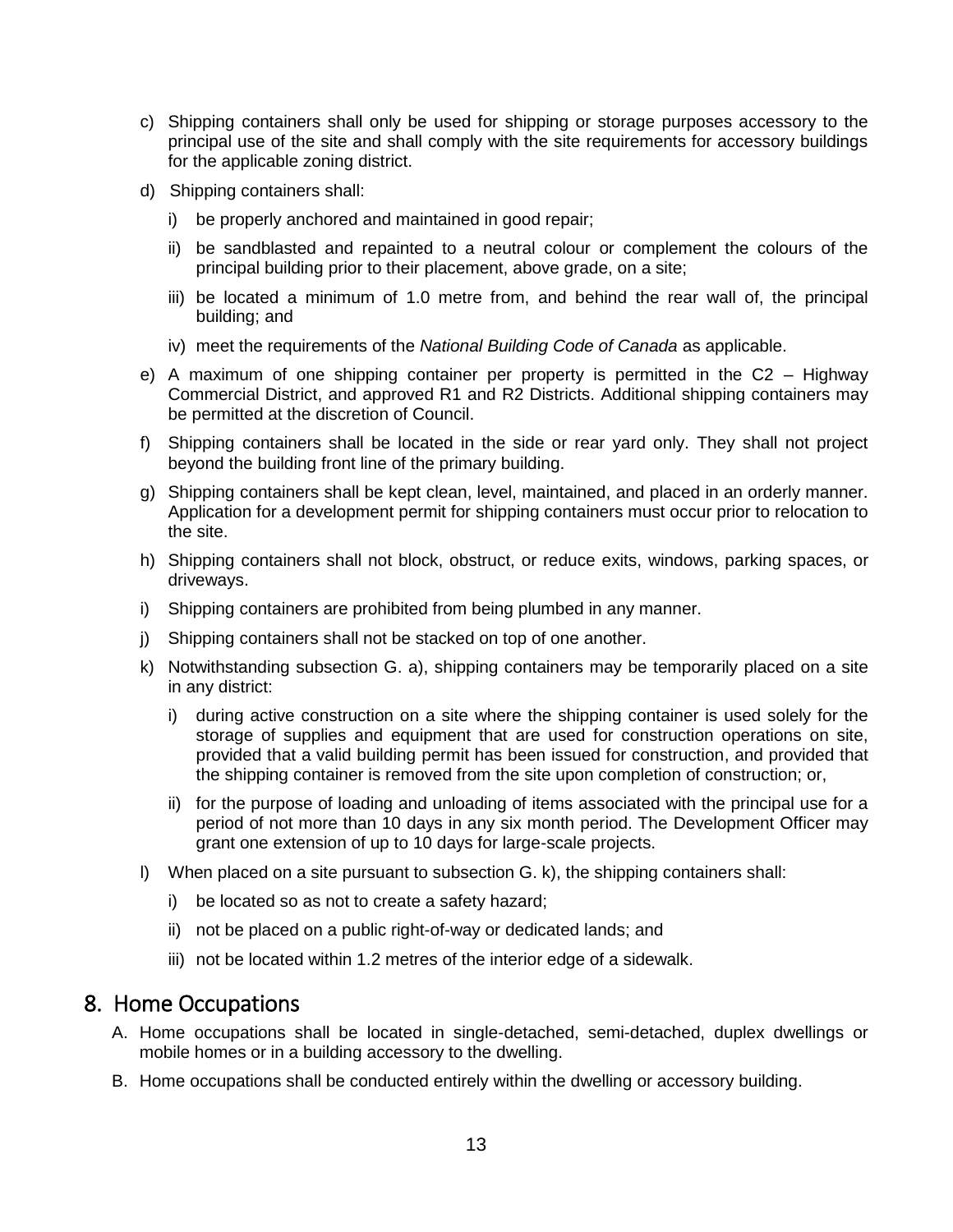C. Other than the one permitted business sign, there shall be no exterior display, no exterior storage of material, and no other variation from the residential character of the building.

### <span id="page-14-0"></span>9. Outdoor Storage

- A. In any residential district, only outdoor storage incidental to the principal use shall be permitted.
- B. No outdoor storage shall be permitted in the required front yard of any lot, but this shall not limit the customary display of any goods permitted to be sold on the lot.

### <span id="page-14-1"></span>10. Side Yard Exception

For semi-detached dwellings, townhouses, rowhouses, or multiple unit dwellings, no side yard shall be required where dwelling units share a common party wall.

### <span id="page-14-2"></span>11. General Development Standards Applicable to Discretionary Uses

- A. Sites shall be landscaped to maintain the character and amenity of the neighbourhood.
- B. Adequate on-site parking shall be provided and maintained.
- C. Parking, storage, and other non-landscaped areas shall be suitably screened from adjacent properties and streets.
- D. Adequate receptacles for refuse and litter shall be supplied.
- E. No sound, light, glare, heat, dust, or other emission shall be transmitted beyond the lot lines.
- F. Vehicle access and egress points shall be provided in suitable locations so as to minimize traffic congestion and possible hazards.

### <span id="page-14-3"></span>12. Off-Street Parking

Off-street parking shall be provided as follows:

Use **Parking Spaces Required Parking Spaces Required** i) Multiple-unit dwellings 1.25 for each dwelling unit ii) Other dwellings 1 for each dwelling 1 for each dwelling iii) Mobile homes **1** for each mobile home iv) Hotels 1 for every 2 guest rooms v) Motels **1** for every unit vi) Restaurants, theatres, assembly halls, places of worship1 for every 10 seats vii) Schools, educational institutions 1 for each classroom viii) Other uses 1 for each 70 m2 *(753.2 f2)*

### <span id="page-14-4"></span>13. Bed-and-Breakfasts Homes

(Revised - Bylaw No. 5-13 – February 11, 2013)

- (1) Bed-and-breakfast homes shall be located in a single detached dwelling used as the operator's principal residence.
- (2) Bed-and-breakfast homes shall be licensed by the provincial Ministry of Health and shall have a fire safety inspection report issued prior to occupancy as a bed-and-breakfast home.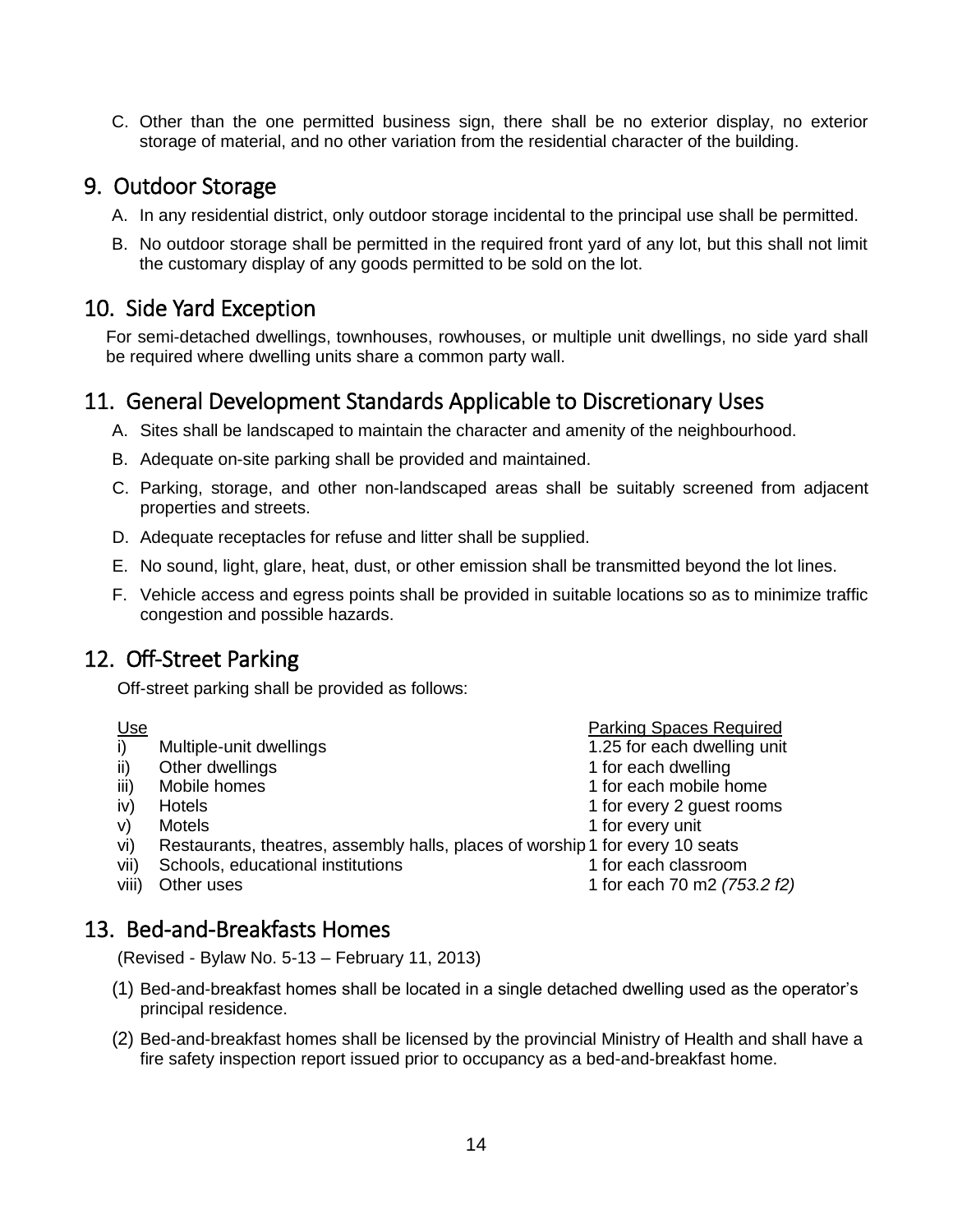- (3) In issuing discretionary use approval for a bed-and-breakfast home, Council may specify the maximum number and specific location in the dwelling of approved guest rooms. Any increase in the number of guest rooms shall require a new discretionary use approval.
- (4) One off-street parking space shall be provided and available to the use of the guest for each guest bedroom in the bed-and-breakfast home, in addition to any off-street parking used for the operator of the facility.
- <span id="page-15-0"></span>(5) Council will consider applications for bed-and-breakfast facilities with respect to the following criteria:
	- a. the proposed structures are suitable and comfortable for the proposed facility;
	- b. there is adequate space on the site for the proposed facility;
	- c. there are appropriate levels of access to the site, and off-street parking is available for the users and for the operator of the facility;
	- d. the development will complement adjacent residential uses.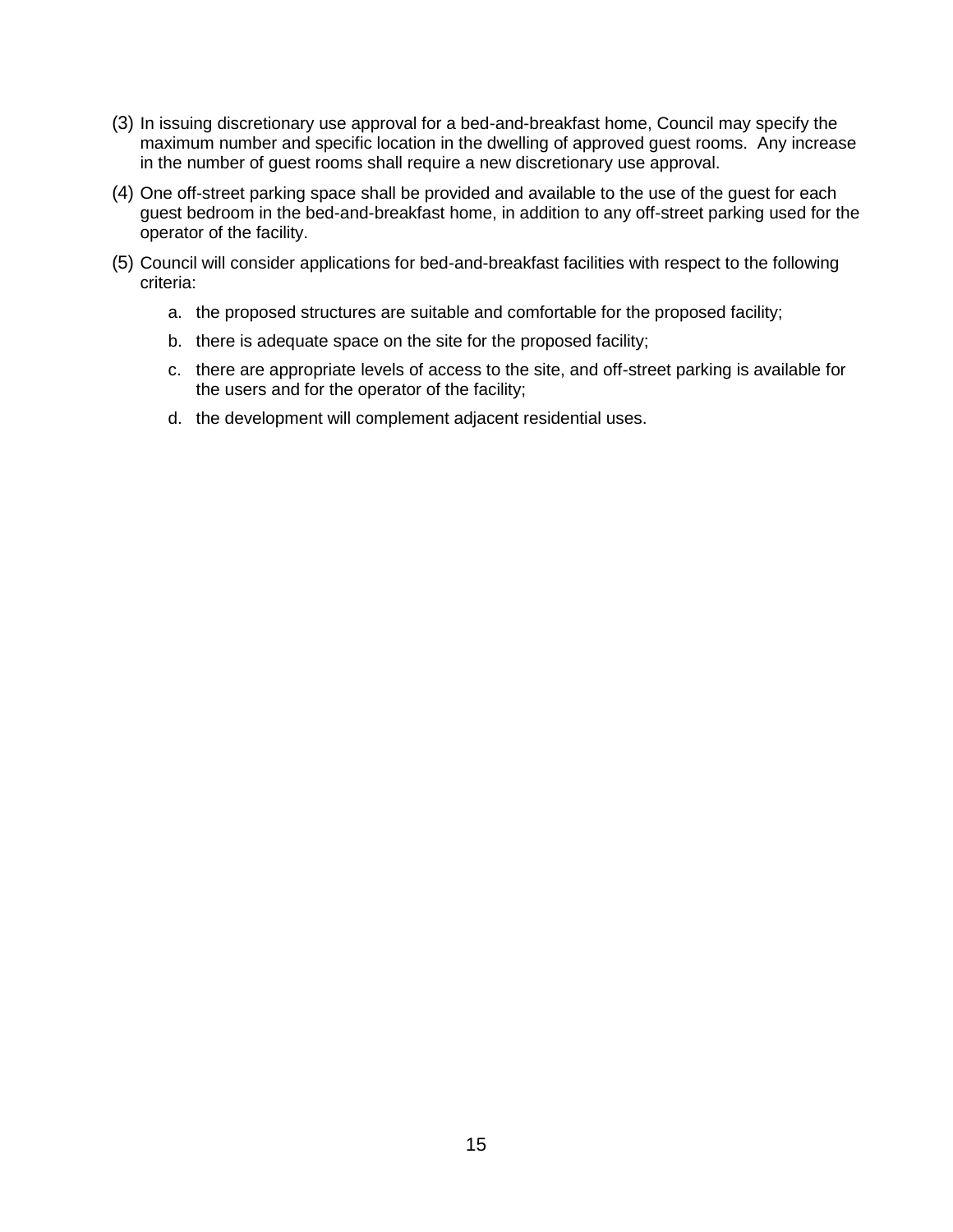# PART V – ZONING DISTRICTS AND ZONING MAPS

### <span id="page-16-0"></span>1. Zoning Districts

A. For the purpose of this Bylaw, the Town of Wadena is divided into the following Zoning Districts which may be referred to by the appropriate symbols:

| <b>Districts</b> |           |                                | Symbols        |
|------------------|-----------|--------------------------------|----------------|
| R1               | $\sim$    | <b>Residential District</b>    | R1             |
| R <sub>2</sub>   | $\sim 10$ | <b>Residential District</b>    | R <sub>2</sub> |
| <b>RMH</b>       | $\sim$    | <b>Residential Mobile Home</b> | <b>RMH</b>     |
| C <sub>1</sub>   |           | - Downtown Commercial          | C1             |
| C <sub>2</sub>   |           | - Highway Commercial           | C <sub>2</sub> |
| M <sub>1</sub>   |           | - Light Industrial             | M1             |
| M <sub>2</sub>   |           | - Heavy Industrial             | M <sub>2</sub> |
| <b>UR</b>        |           | - Urban Reserve                | <b>UR</b>      |
|                  |           |                                |                |

B. The locations and boundaries of the Zoning Districts are shown on the Zoning District Map.

### <span id="page-16-1"></span>2. Zoning District Map

The map, bearing the statement, "This is the Zoning District Map referred to in Bylaw No. 2/87", adopted by the Town of Wadena, signed by the Mayor and the Town Administrator under the Seal of the Town, shall be known as the "Zoning District Map" and such map is hereby declared to be an integral part of this Bylaw.

### <span id="page-16-2"></span>3. Holding Provision

- A. Where, on the Zoning District Map, the symbol for a Zoning District has suffixed to it the holding symbol "H", any lands so designated on the map shall be subject to a holding provision.
- B. Any lands subject to a holding provision shall only be used for the following permitted uses:
	- i. agricultural cropping
	- ii. public works
- C. Any single detached dwellings existing on lands subject to a holding provision may continue to be used and structural alterations and additions which conform to the regulations of the R1- Residential District may be made.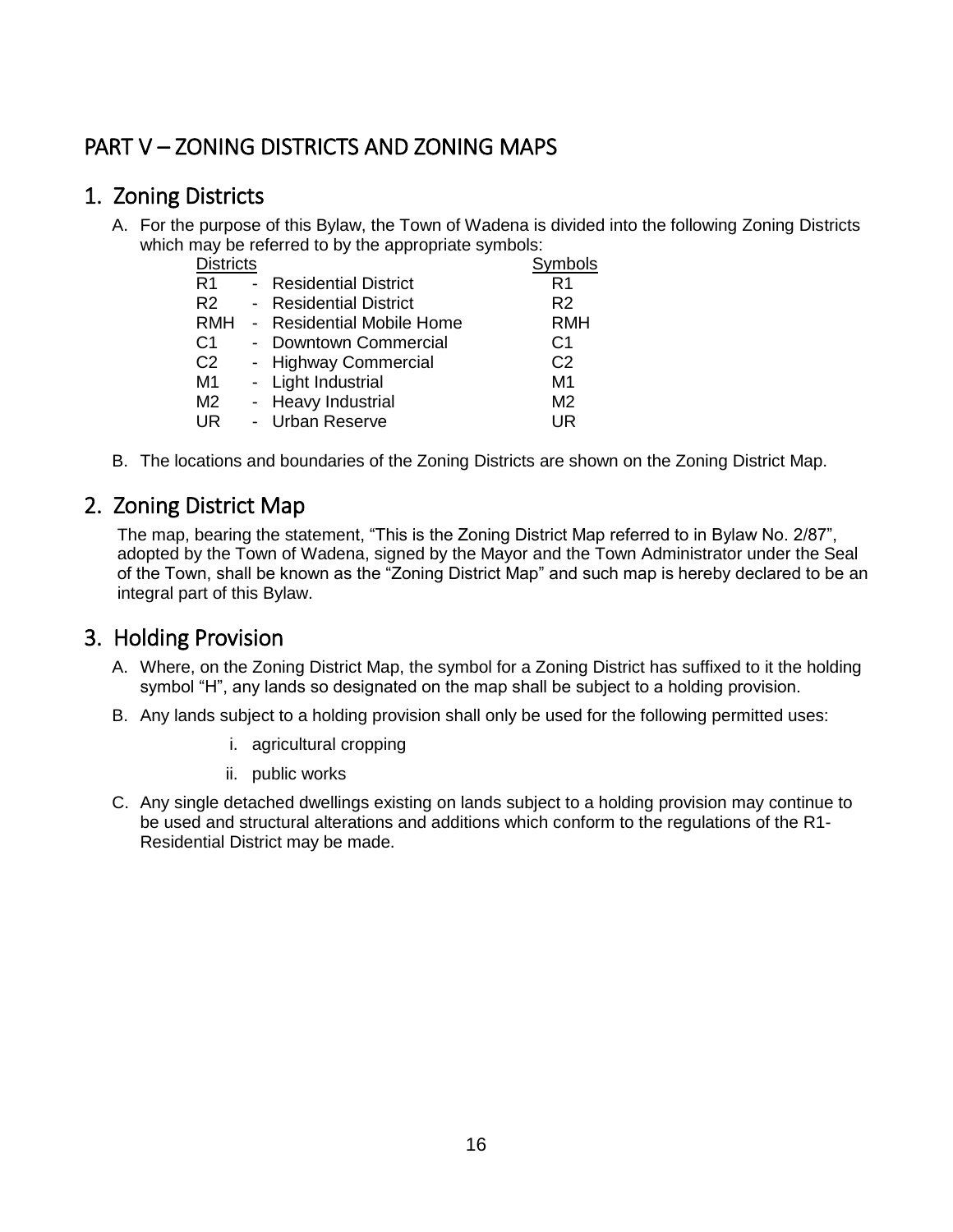### <span id="page-17-0"></span>4. R1 – Residential District

#### 1. Intent

The purpose of this district is to provide for low-density residential development and related recreational and institutional uses.

#### 2. Permitted Uses

The following are permitted uses in the R1-District:

- i) Single detached dwellings
- ii) Schools, educational institutions
- iii) Cultural institutions
- iv) Hospitals, medical clinics
- v) Places of worship, religious institutions
- vi) Public works
- vii) Parks and playgrounds
- viii)Public utility parcels (Revised Bylaw No. 6-13 November 19, 2013)
- ix) Boarding (Revised Bylaw No. 20-18 January 7, 2019)

#### 3. Discretionary Uses

The following are discretionary uses in the R1-District:

- i) Home occupations
- ii) Day-care centres, subject to Department of Social Services regulations
- iii) Group homes (Revised Bylaw No. 14/91 July 29, 1991)
- iv) Modular homes (Revised Bylaw No. 11-10 September 7, 2010)
- v) Bed-and-breakfast facility (Revised Bylaw No. 5-13 October 7, 2013)
- vi) Garage (Bylaw #6-13)

#### 4. Regulations

| Requirement |                                                   | <b>Single Detached Dwellings</b>                                                                                              | <b>Other Uses</b>       |
|-------------|---------------------------------------------------|-------------------------------------------------------------------------------------------------------------------------------|-------------------------|
| i)          | Lot area, minimum                                 | 360 m <sup>2</sup> (3,873.6 $f2$ ) with a lane,<br>$(4,842 \tfrac{\ell^2}{2})$ otherwise, 450 m <sup>2</sup><br>$(4,842 f^2)$ | 450 $m2$<br>$\star$     |
|             | ii) Lot frontage, minimum<br>for rectangular lots | 12 m $(39'4'')$ with a lane,<br>otherwise, 15 m (49'2")                                                                       | 15 m (49'2")<br>$\star$ |
|             | iii) Front yard, minimum                          | 7.5 m $(24'7'')$                                                                                                              | 7.5 m $(24'7'')$ *      |
|             | iv) Rear yard, minimum                            | 6.0 m $(19'8'')$                                                                                                              | 7.5 m $(24'7'')$ *      |
|             | v) Side yard, minimum                             | 1.2 m. $(3'11'')$                                                                                                             | 3.0 m $(9'10'')$ *      |
|             |                                                   |                                                                                                                               |                         |

\* No minimum requirement for parks, playgrounds, and public works.

#### 5. Development Standards for Modular Homes

(Revised - Bylaw No. 11-10 – September 7, 2010)

A. All modular homes, and their placement, must be approved by Town Council and their Building Inspector.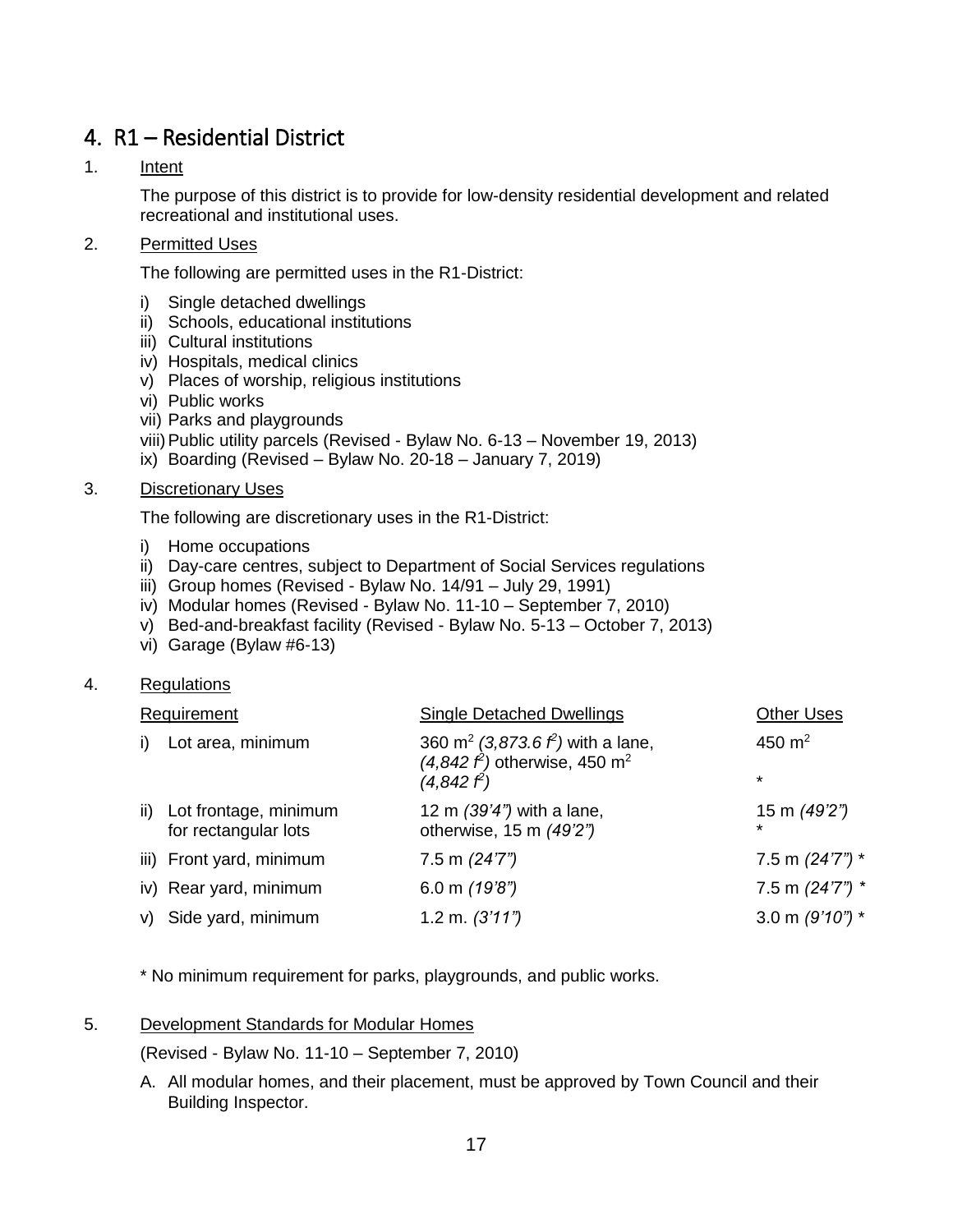- B. All modular homes shall be placed on a permanent foundation at a standard comparable to a single detached dwelling.
- C. All modular homes shall be multi-modular with the width approximately equivalent to the length.
- D. All modular homes shall have architectural features similar or complementary to adjacent and nearby homes.
- E. All modular homes of CSA approved construction and conforming to National Building Code requirements will be permitted to locate on a site with the same site requirements as a onefamily dwelling.
- F. All applicable permits, fees, and inspections are required as per Town of Wadena Building Bylaw No. 2-07 and Zoning Bylaw No. 2-87.
- <span id="page-18-0"></span>G. Modular homes shall be permanently connected to water and sewer services provided by the Municipality and permanently connected as available to other public utilities.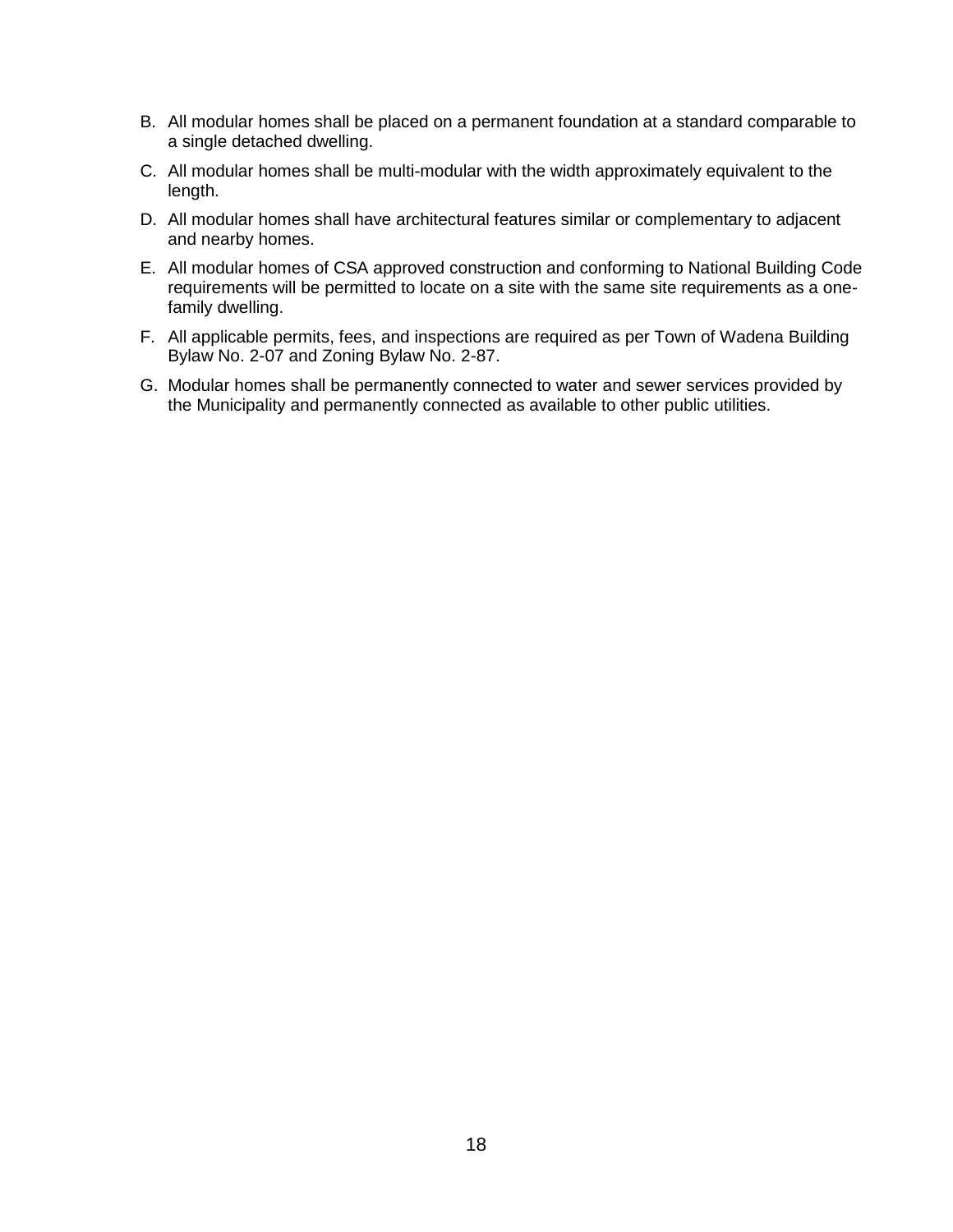### 5. R2 – Residential District

#### 1. Intent

The purpose of this district is to provide for higher density residential development and related recreational and institutional uses.

#### 2. Permitted Uses

The following are permitted uses in the R2-District:

- i) All those uses listed as Permitted Uses in the R1-Residential
- ii) Semi-detached and duplex dwellings
- iii) Townhouses or row houses
- iv) Multiple unit dwellings
- v) Public utility parcels (Revised Bylaw No. 6-13 November 19, 2013)

#### 3. Discretionary Uses

The following are discretionary uses in the R1-District:

- i) Home occupations
- ii) Day-care centres, subject to Department of Social Services regulations
- iii) Group homes (Revised Bylaw No. 14-91 July 29, 1991)
- iv) Four-plex dwellings (Revised Bylaw No. 11-10 September 7, 2010)
- v) Modular homes (Revised Bylaw No. 11-10 September 7, 2010)
- vi) Bed-and-breakfast facility (Revised Bylaw No. 5-13 October 7, 2013)
- vii) Garage (Revised Bylaw No. 6-13 November 19, 2013)

#### 4. Regulations

(Revised - Bylaw No. 11-10 – September 7, 2010)

| <b>Requirement</b>           | Semi-Detached & Duplex<br><b>Dwellings</b>                                                                               | Multiple-Unit<br><b>Dwellings</b>                                                                     | Townhouses<br>Rowhouses              | Four-Plex<br><b>Dwellings</b> |
|------------------------------|--------------------------------------------------------------------------------------------------------------------------|-------------------------------------------------------------------------------------------------------|--------------------------------------|-------------------------------|
| i) Lot area,<br>minimum      | 232 m <sup>2</sup> (2,496.32 $f^2$ ) per<br>unit with a lane, otherwise<br>270 m <sup>2</sup> (2,905.2 $\ell$ ) per unit | 550 $m2$<br>$(5,918 f^2)$                                                                             | 200 $m^2$ per unit<br>$(2, 152 f^2)$ | 550 $m2$<br>$(5,918 f^2)$     |
| ii) Lot frontage,<br>minimum | 7.5 m. $(24'7'')$ per unit with<br>a lane, otherwise 9 m<br>(29'6") per unit per unit                                    | 21 m (49'2")                                                                                          | $7.5$ m $(24'7'')$                   | 15 m (49'2")                  |
| iii) Front yard,<br>minimum  | 7.5 m $(24'7'')$                                                                                                         | $7.5$ m $(24'7'')$                                                                                    | 7.5 m $(24'7'')$                     | 7.5 m $(24'7'')$              |
| iv) Rear yard,<br>minimum    | 6 m (19'8")                                                                                                              | $7.5$ m $(24'7'')$                                                                                    | 7.5 m (24'7")                        | 7.5 m $(24'7'')$              |
| v) Side yard,<br>minimum     | 1.2 m $(3'11'')$                                                                                                         | $3.5 \text{ m}$ (11'6")<br>or $\frac{1}{2}$ the<br>average wall<br>height,<br>whichever is<br>greater | 2 m $(6'7'')$                        | 1.2 m $(3'11'')$              |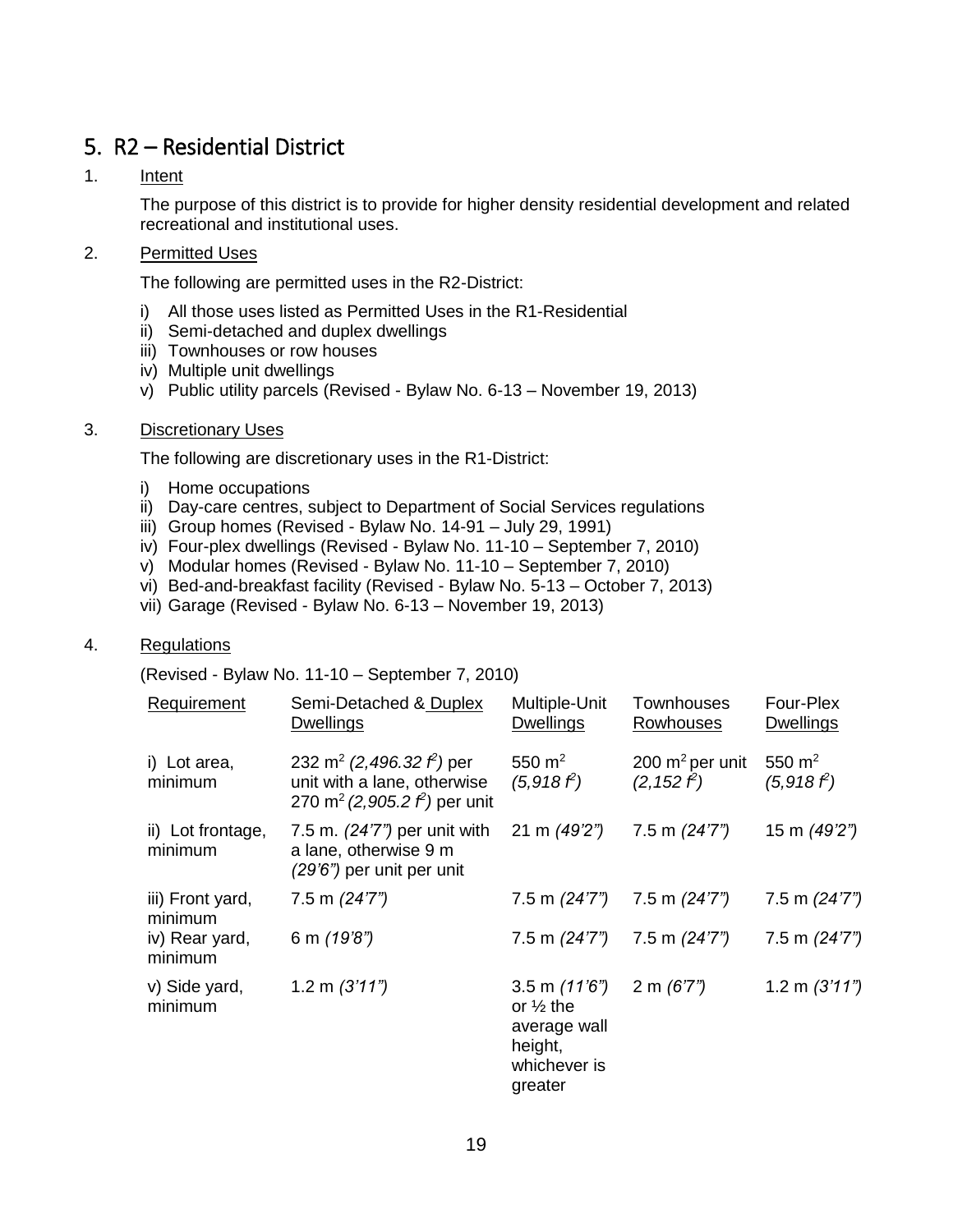vi) Lot coverage, No maximum 50% 40% maximum

vii) Requirements for other uses are the same as in the R1-Residential District.

#### 5. Development Standards for Modular Homes

(Revised - Bylaw No. 11-10 – September 7, 2010)

- A. All modular homes, and their placement, must be approved by Town Council and their Building Inspector.
- B. All modular homes shall be placed on a permanent foundation at a standard comparable to a single detached dwelling.
- C. All modular homes shall be multi-modular with the width approximately equivalent to the length.
- D. All modular homes shall have architectural features similar or complementary to adjacent and nearby homes.
- E. All modular homes of CSA approved construction and conforming to National Building Code requirements will be permitted to locate on a site with the same site requirements as a onefamily dwelling.
- F. All applicable permits, fees, and inspections are required as per Town of Wadena Building Bylaw No. 2-07 and Zoning Bylaw No. 2-87.
- <span id="page-20-0"></span>G. Modular homes shall be permanently connected to water and sewer services provided by the Municipality and permanently connected as available to other public utilities.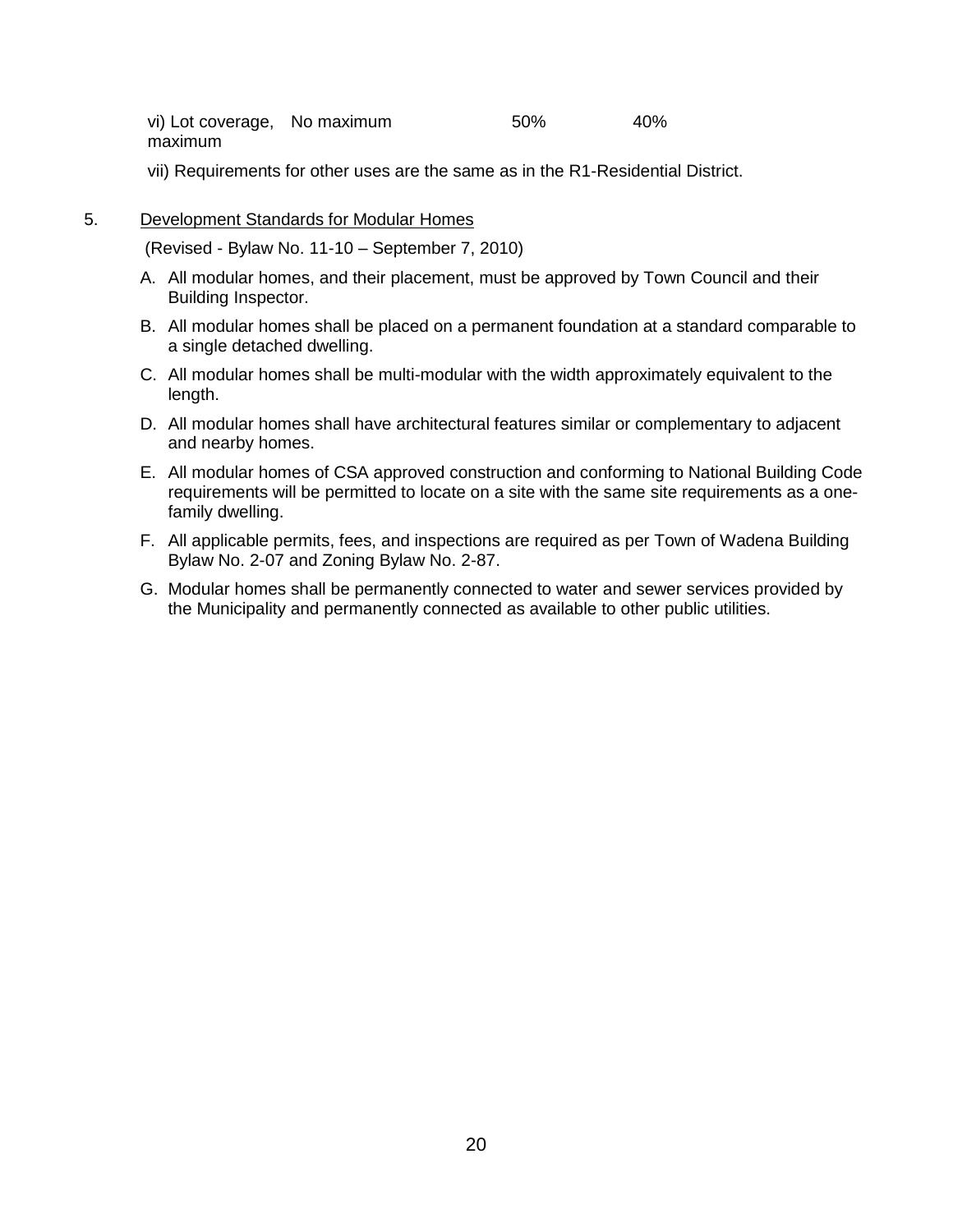# 6. RMH – Residential Mobile Home District

### 1. Intent

The purpose of this district is to provide for the development of mobile home subdivisions and related uses.

### 2. Permitted Uses

The following are permitted uses in the RMH-District:

- i) Mobile homes
- ii) Public works
- iii) Parks and playgrounds

### 3. Discretionary Uses

The following are discretionary uses in the RMH-District:

- i) Day-care centres, subject to Department of Social Services regulations
- ii) Home occupations

<span id="page-21-0"></span>

| i) | Lot area, minimum                           | 360 m <sup>2</sup> (3,873.6 $f2$ ) with a lane<br>450 m <sup>2</sup> (4,842 $f$ ) without a lane |
|----|---------------------------------------------|--------------------------------------------------------------------------------------------------|
|    | ii) Lot width, minimum for rectangular lots | 12 m $(39'4'')$ with a lane<br>15 m $(49'2'')$ without a lane                                    |
|    | iii) Front yard, minimum                    | 5 m $(16'5'')$                                                                                   |
|    | iv) Rear yard, minimum                      | 5 m $(16'5'')$                                                                                   |
|    | v) Side yard, minimum                       | 1.2 m $(3'11'')$                                                                                 |
|    |                                             |                                                                                                  |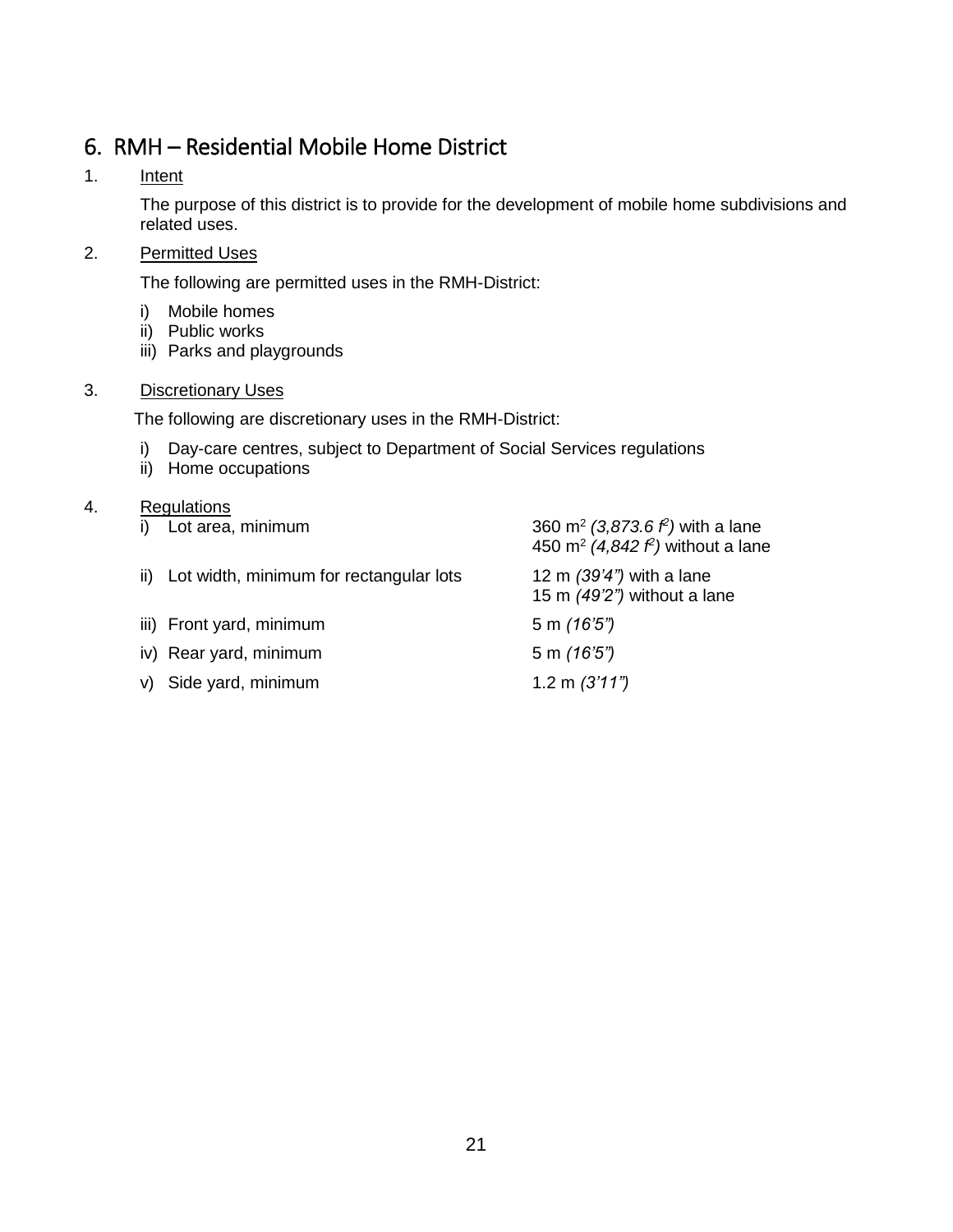# 7. C1 – Downtown Commercial District

#### 1. Intent

The purpose of this district is to regulate and encourage commercial development in the downtown core.

#### 2. Permitted Uses

The following are permitted uses in the C1-District:

- i) Offices
- ii) Bakeries with retail sales
- iii) Personal service establishments
- iv) Banks and financial institutions
- v) Medical and dental offices and clinics
- vi) Printing plants, newspaper offices
- vii) Restaurants
- viii) Retail stores
- ix) Theatres, assembly halls
- x) Undertaking establishments, funeral homes
- xi) Hotels, motels
- xii) Service or repair shops
- xiii) Libraries, cultural institutions
- xiv) Places of worship, religious institutions
- xv) Service stations
- xvi) Shops of tradesmen, including plumbers, pipefitters, electricians, and welders
- xvii) Parking lots
- xviii) Public works
- xix) Dwelling units attached to commercial establishments
- xx) Food banks (Revised Bylaw No. 7-17 October 17, 2017)

#### 3. Discretionary Uses

The following are discretionary uses in the C1-District:

- i) Commercial recreation establishments
- ii) Automobile sales and service
- iii) Lumber yards and building supply establishments
- iv) Car washes

- i) Minimum lot area  $(2,991.28 \text{ f}^2)$ , except 929 m<sup>2</sup> (9,996 f<sup>2</sup>) for service stations
- ii) Minimum lot frontage 7.5 m *(24'7")*, except 30 m *(98'5")* for service stations
- iii) Minimum front yard Nil, except 7.5 m *(24'7")* for service stations
- iv) Minimum rear yard Nil (Revised Bylaw No. 01-00 January 28, 2000)
- v) Minimum side yard Nil, except 1.5 m *(4'11")* abutting a residential district without an intervening lane or street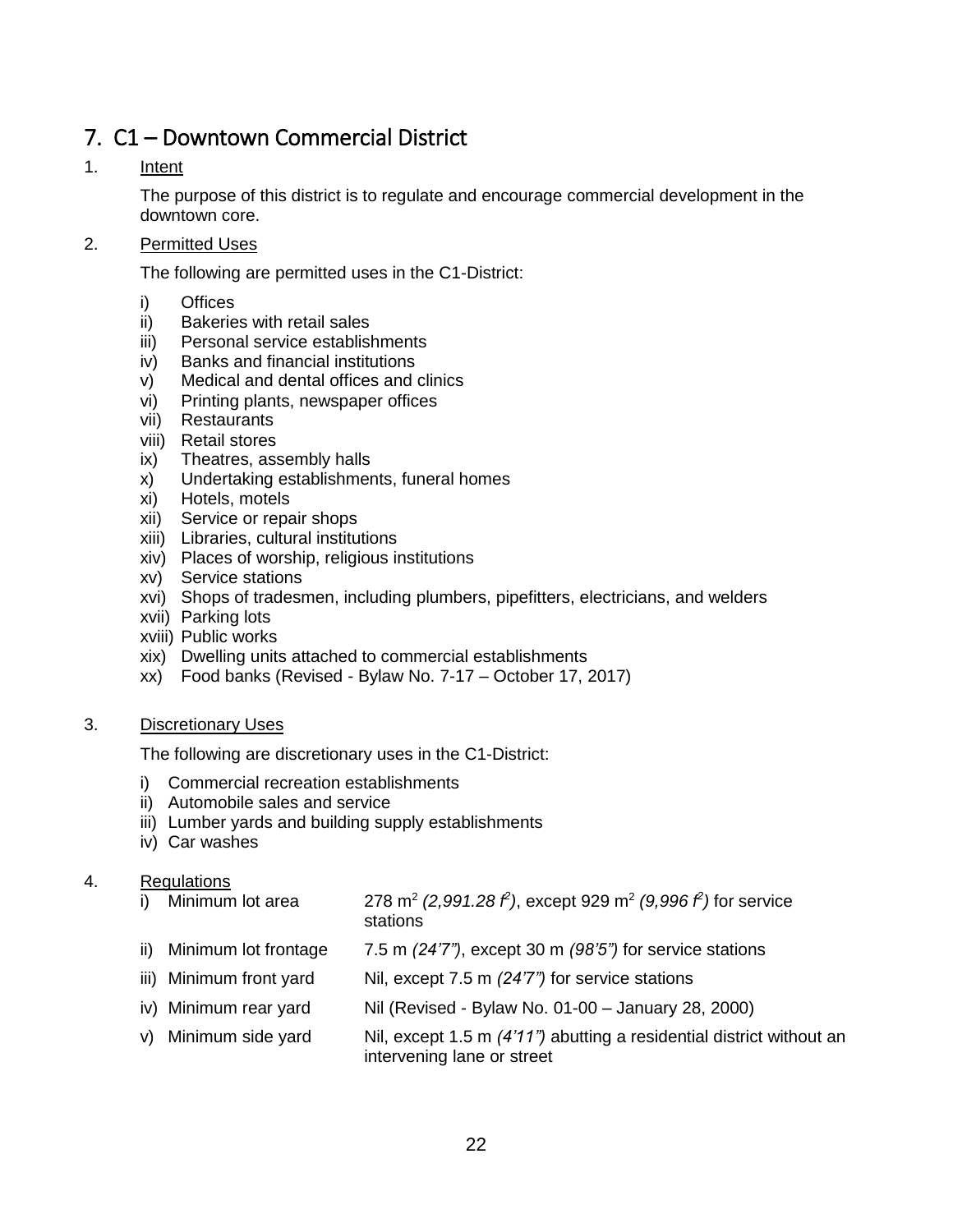- vi) All dwelling units shall have an entrance separate from that of the commercial establishment. Dwelling units must be provided with a fire exit secondary to the required entrance.
- vii) Fuel pumps and other accessory equipment shall be located at least 6 metres (20 ft.) from any lot line. Where the distance between the outer edge curb of the travelled portion of any road on which the lot has frontage and such equipment or pumps is at least 7.3 metres (24 ft.), Council may by resolution permit a lower setback. (Revised - Bylaw No. 3/92 – April 6, 1992)
- viii)All machinery, building supplies, automobile parts, dismantled vehicles, and similar articles shall be stored within a building or screened so as not to be visible from the street or adjacent lots.
- ix) Council may exempt from the requirement to provide off-street parking facilities, any person who constructs a new building and pays or agrees to pay to the Council \$500.00 for each parking space that would otherwise be required.
- <span id="page-23-0"></span>x) Off-street parking spaces may be located on a lot in the C1-District, separate from the main building or use, provided the parking spaces will be within 100 metres *(328 ft.)* of the main building or use and the owner of the land agrees in writing to make the required number of parking spaces available for use by the public for as long as the main building or use continues.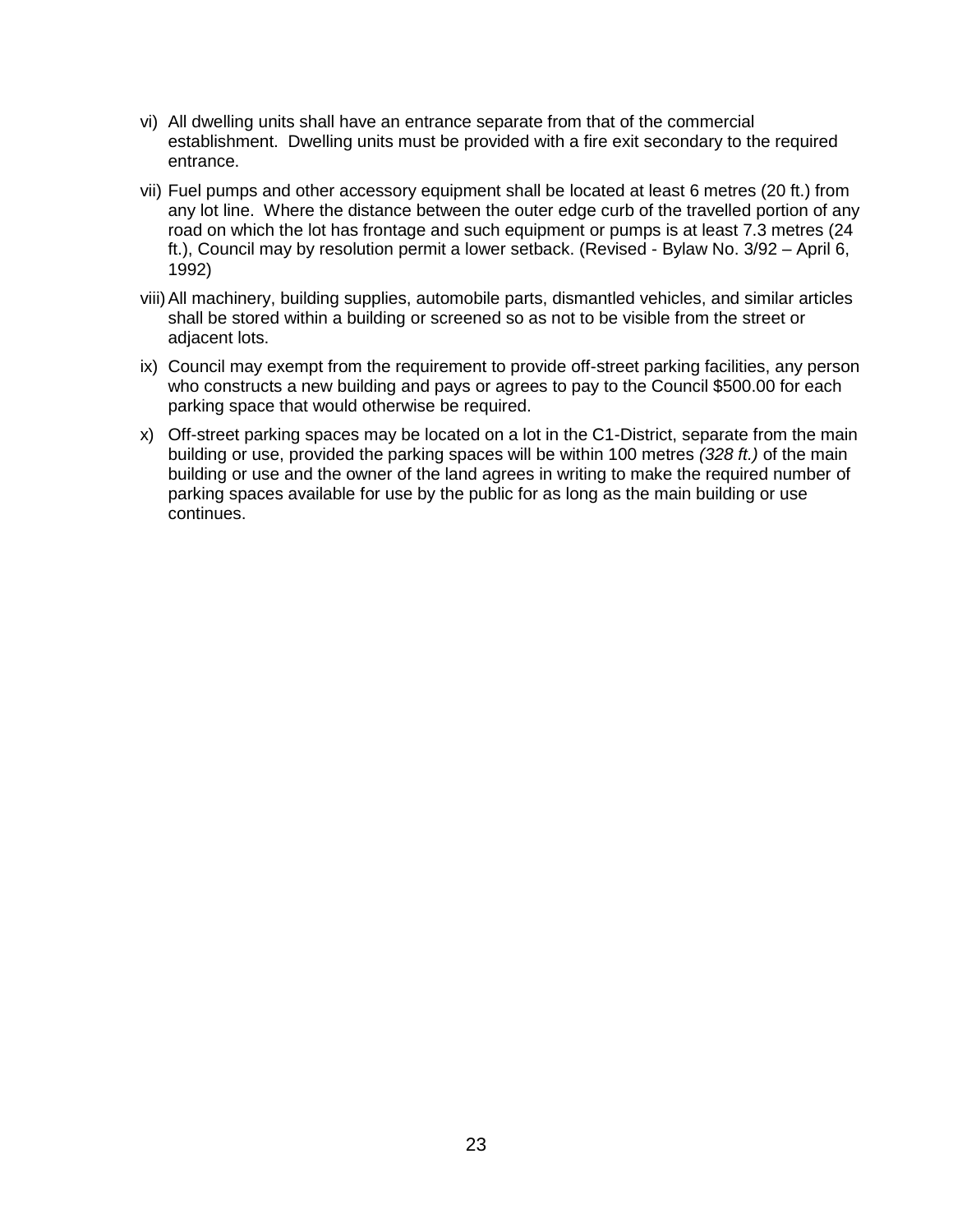# 8. C2 – Highway Commercial District

### 1. Intent

The purpose of this district is to accommodate the orderly development of commercial establishments requiring medium to large lots.

#### 2. Permitted Uses

The following are permitted uses in the C2-District:

- i) Motels
- ii) Service stations
- iii) Establishments for the sale, storage, and servicing of motor vehicles, trailers, machinery, or equipment
- iv) Car washes
- v) Restaurants
- vi) Veterinary hospitals and clinics
- vii) Public works
- viii)Furniture and appliance sales and service
- ix) Lumber yards and building supply establishments

#### 3. Discretionary Uses

The following are discretionary uses in the C2-District:

i) Auto body shops

- i) Lot area, minimum  $(11,997.4 f^2)$ , except no minimum for public works
- ii) Lot frontage, minimum 30 m *(98'5")*, except no minimum for public works
- iii) Front yard, minimum 7.5 m *(24'7")*
- iv) Rear yard, minimum 6 m *(19'8")*
- v) Side yard, minimum 3 m *(9'10")*
- vi) Fuel pumps and other accessory equipment shall be located at least 6 metres *(19'8")* from any street or lot line.
- <span id="page-24-0"></span>vii) All machinery, building supplies, automobile parts, dismantled vehicles, and similar articles shall be stored within a building or screened so as not to be visible from the street or adjacent lots.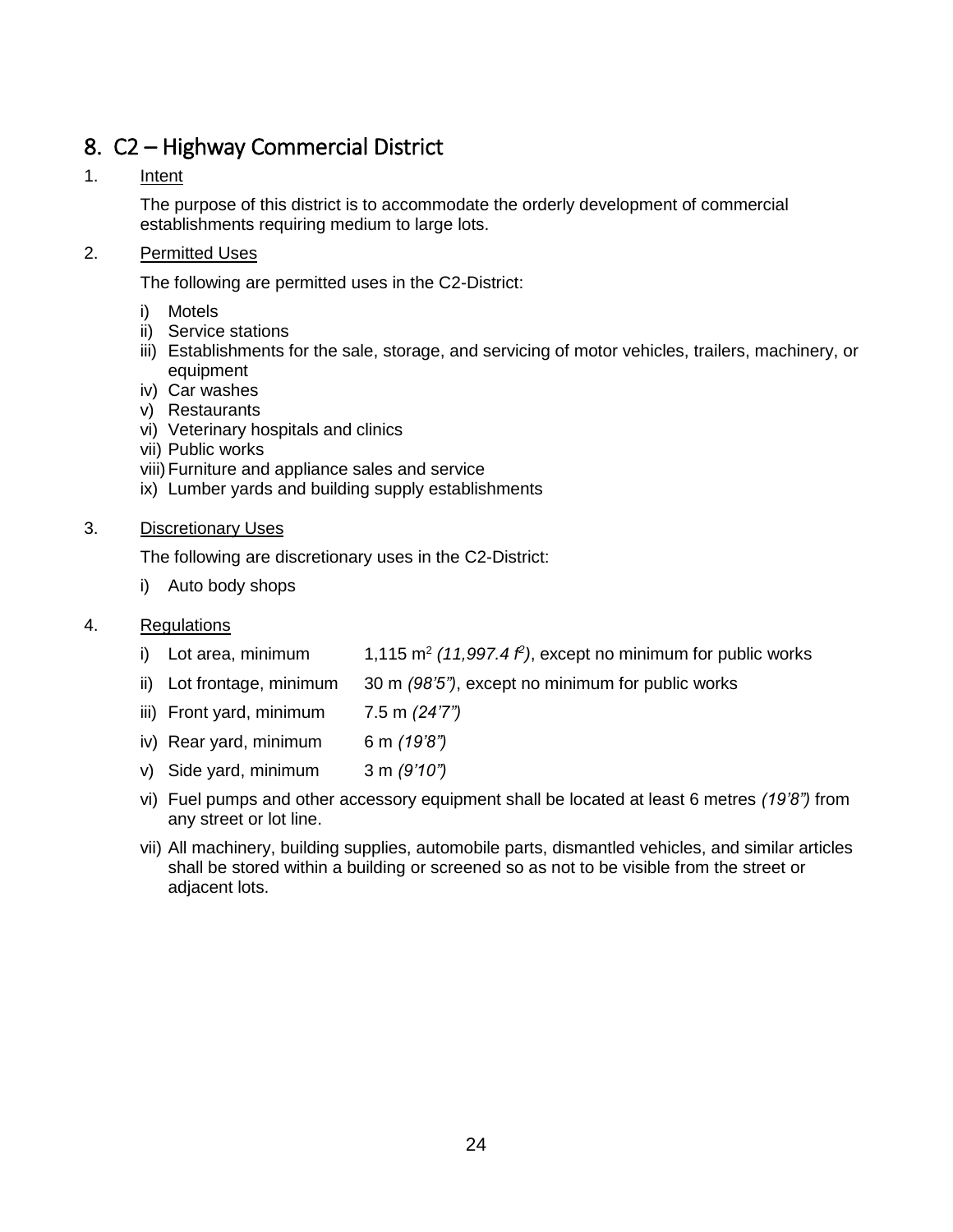# 9. M1 – Light Industrial District

#### 1. Intent

The purpose of this district is to accommodate the development of industrial and service establishments, including a reasonable level of outdoor storage, but which are not of an obnoxious, hazardous, or offensive nature.

#### 2. Permitted Uses

The following are permitted uses in the M1-District:

- i) Service stations
- ii) Grain elevators
- iii) Lumber and building supply establishments
- iv) Establishments for the sale, storage, rental, or servicing of motor vehicles, trailers, farm machinery, equipment, and recreational vehicles
- v) Machine shops, welding shops
- vi) Warehouses and wholesale establishments
- vii) Autobody shops
- viii) Car washes
- ix) Shops of plumbers, pipefitters, metal workers, and other industrial tradespeople
- x) Public works
- xi) Manufacturing establishments

#### 3. Discretionary Uses

The following are discretionary uses in the M1-District:

- i) Truck and freight terminals
- ii) Cold storage and locker plants

- i) Lot area, minimum  $(9,996 f^2)$ , except no minimum for public works
- ii) Lot frontage, minimum 30 m *(98'5")*, except no minimum for public works
- iii) Front yard, minimum 7.5 m *(24'7")*
- iv) Rear yard, minimum 6 m *(19'8")*, except nil abutting a railway
- v) Side yard, minimum 3 m *(9'10")*
- vi) Fuel pumps and other accessory equipment shall be located at least 6 metres *(19'8")* from any street or lot line.
- <span id="page-25-0"></span>vii) All automobile parts, dismantled vehicles, and similar articles shall be stored within a building or screened.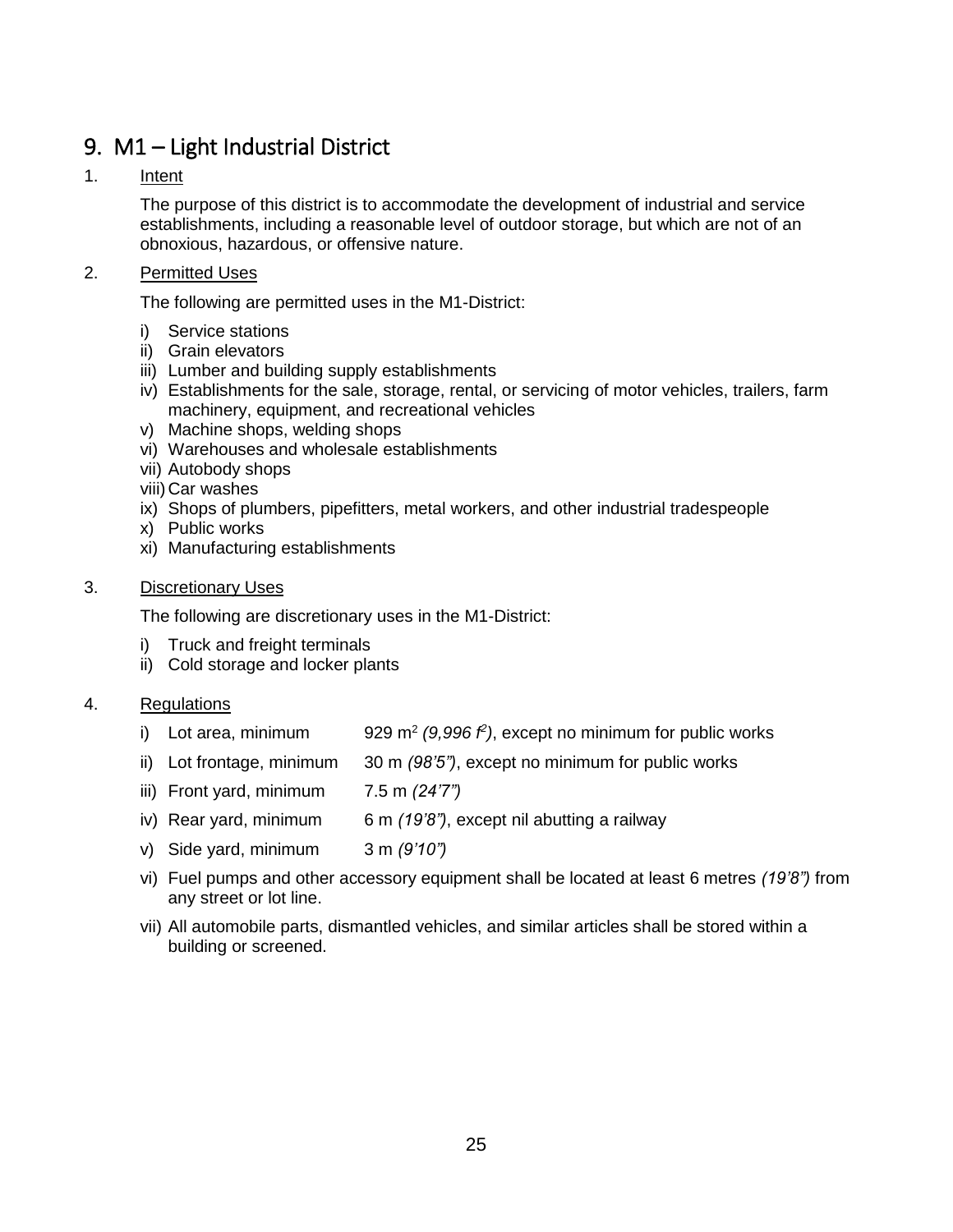### 10. M2 – Heavy Industrial District

#### 1. Intent

The purpose of this district is to regulate the development of industrial establishments which may be obnoxious, hazardous, or offensive in nature.

#### 2. Permitted Uses

The following are permitted uses in the M2-District:

- i) Railway and ancillary railway functions
- ii) Grain elevators
- iii) Seed cleaning plants, subject to the Department of the Environment regulations
- iv) Bulk fertilizer sales, subject to the Department of Labour and Environment regulations
- v) Public works
- vi) Machine shops
- vii) Food processing plants
- viii)Warehouses and wholesale establishments
- ix) Cold storage or locker plants
- x) Fabrication and assembly plants
- xi) Trucking and freight terminals
- xii) Feed mills
- xiii) Lumber and building supply establishments
- 3. Discretionary Uses

The following are discretionary uses in the M2-District:

- i) Bulk fuel storage and sales, subject to the Department of Labour regulations
- ii) Concrete mixing plants

- i) Lot area, minimum *(11,997.4 f 2 )*
- ii) Lot frontage, minimum 30 m *(98'5")*
- iii) Front yard, minimum
- iv) Rear yard, minimum 6 m *(19'8")*, except nil abutting a railway
- <span id="page-26-0"></span>v) Side yard, minimum 3 m *(9'10")*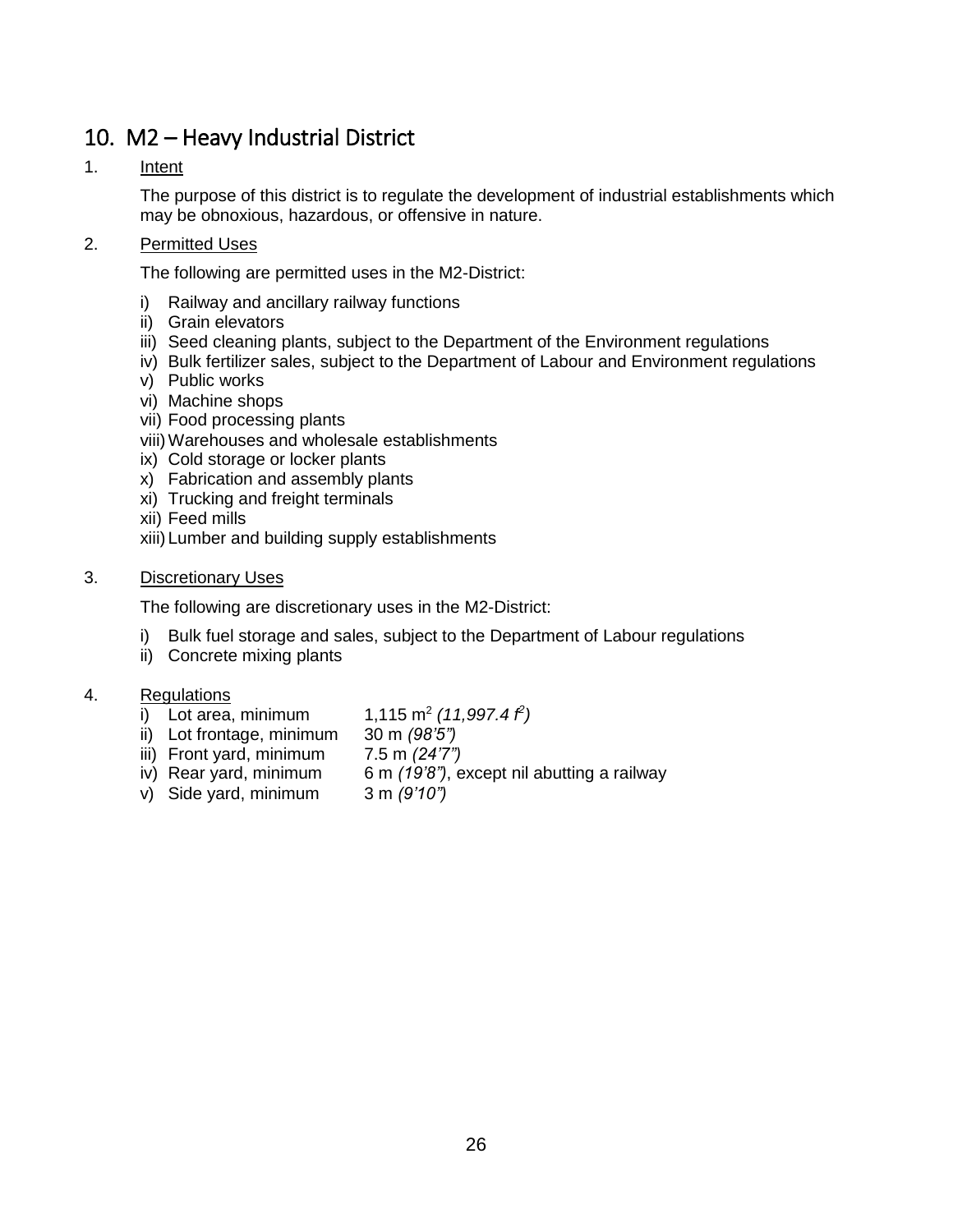# 11. UR – Urban Reserve District

### 1. Intent

The purpose of this district is to reserve unsubdivided and/or undeveloped lands within the municipality for future urban development.

#### 2. Permitted Uses

The following are permitted uses in the UR-District:

- i) Agricultural cropping
- ii) Recreational uses, including sports fields, campgrounds, parks, golf courses, and rinks
- iii) Public works
- iv) Accessory Buildings (Revised Bylaw No. 2021-05 September 7, 2021)

#### 3. Discretionary Uses

The following are discretionary uses in the UR-District:

- i) Veterinary hospitals and clinics
- ii) Cemeteries
- iii) Commercial Storage of Farm Equipment for Resale (Revised Bylaw No. 7-14 October 7, 2014)
- iv) Single detached dwellings (Revised Bylaw No. 2020-05 August 10, 2020)
- v) Home occupations (Revised Bylaw No. 2020-05 August 10, 2020)
- 4. Regulations (Revised Bylaw No. 2020-05 August 10, 2020)

| Requirement                                       | <b>Single Detached Dwellings</b>                       | <b>Other Uses</b> |  |  |
|---------------------------------------------------|--------------------------------------------------------|-------------------|--|--|
| i) Lot area, minimum                              | 360 $m2$ with a lane,<br>otherwise, 450 m <sup>2</sup> | 1 ha $*$          |  |  |
| ii) Lot frontage, minimum<br>for rectangular lots | 12 m with a lane,<br>otherwise, 15 m                   |                   |  |  |
| iii) Front yard, minimum                          | 7.5 m                                                  |                   |  |  |
| iv) Rear yard, minimum                            | 6.0 <sub>m</sub>                                       |                   |  |  |
| v) Side yard, minimum                             | 1.2 m                                                  |                   |  |  |
| * Except no minimum requirements for public works |                                                        |                   |  |  |

#### 5. Rezoning of Land

<span id="page-27-0"></span>Proposed rezoning of land from UR-Urban Reserve District to another land use shall be considered only where the rezoning would be in conformity with the Basic Planning Statement. The proposed development shall constitute orderly and economic development with regard to adjacent land uses and future service requirement such as roads, schools, and utilities.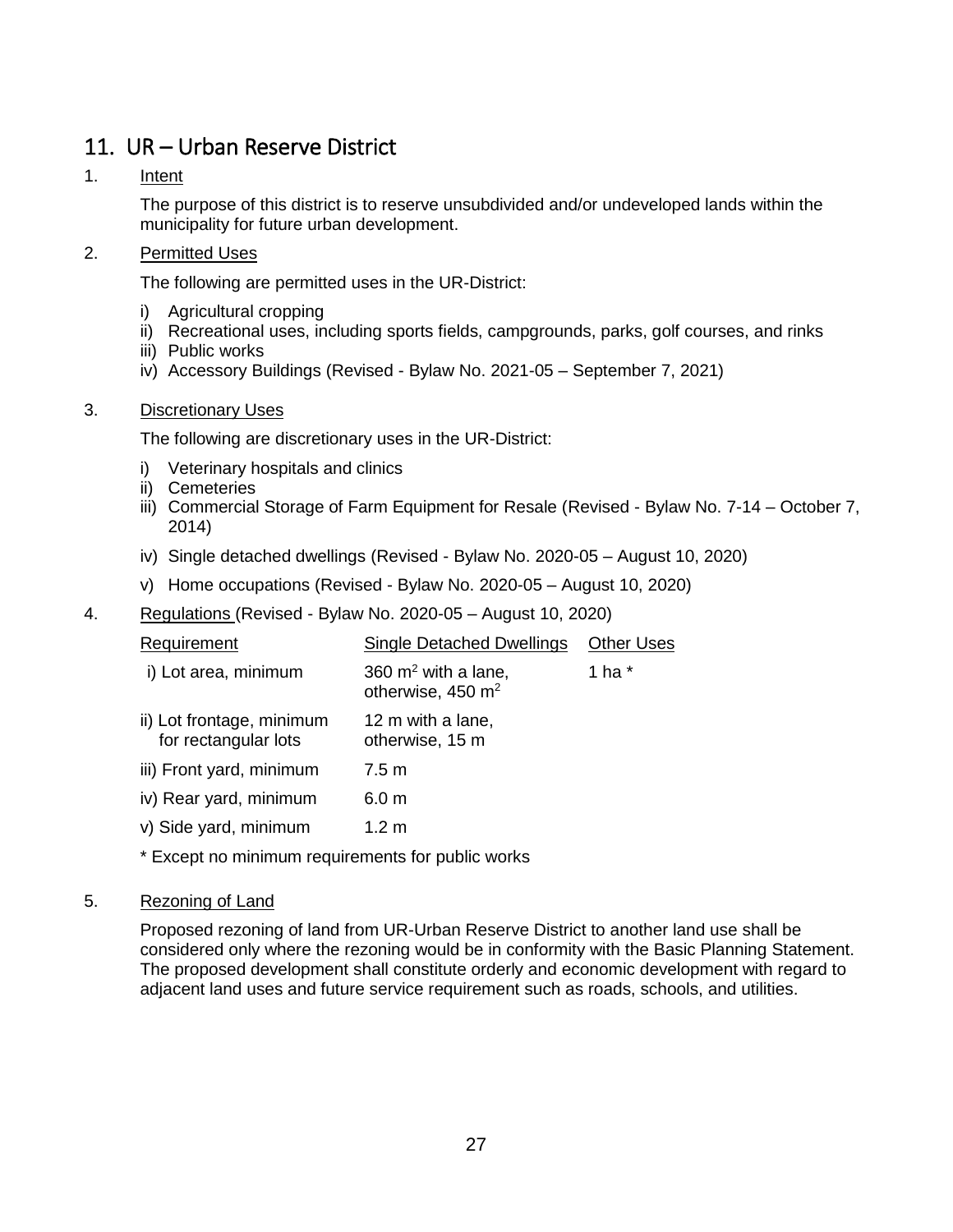# 12. C – Contract Zone

(Revised - Bylaw No. 9/93 – July 5, 1993)

1. Intent

This zone is intended to permit development of parcels of land or buildings which, because of their shape, size, or some other unusual condition, may not be usable under the regulations affecting the specific zones in which they are situated

The use of the symbol C on the Town of Wadena Zoning District Map shall indicate a property which has been rezoned through a contractual agreement between an individual or individuals and the Town of Wadena.

Contract zoning shall not replace, but shall be additional to, the zoning already in place on the land.

2. Application

The application and approval of contract zoning shall be regulated by the Act and by the Policy on contract zoning outlined in the Development Plan.

3. Permitted Uses

The uses which shall be allowed on a property having an approved zoning contract shall be those specified in the contract.

4. General Provisions

<span id="page-28-0"></span>The regulations pertaining to a property having an approved zoning contract shall be those specified in the contract. Where regulations are not specified in the zoning contract, the most stringent regulations established for the district in which the property is located shall apply.